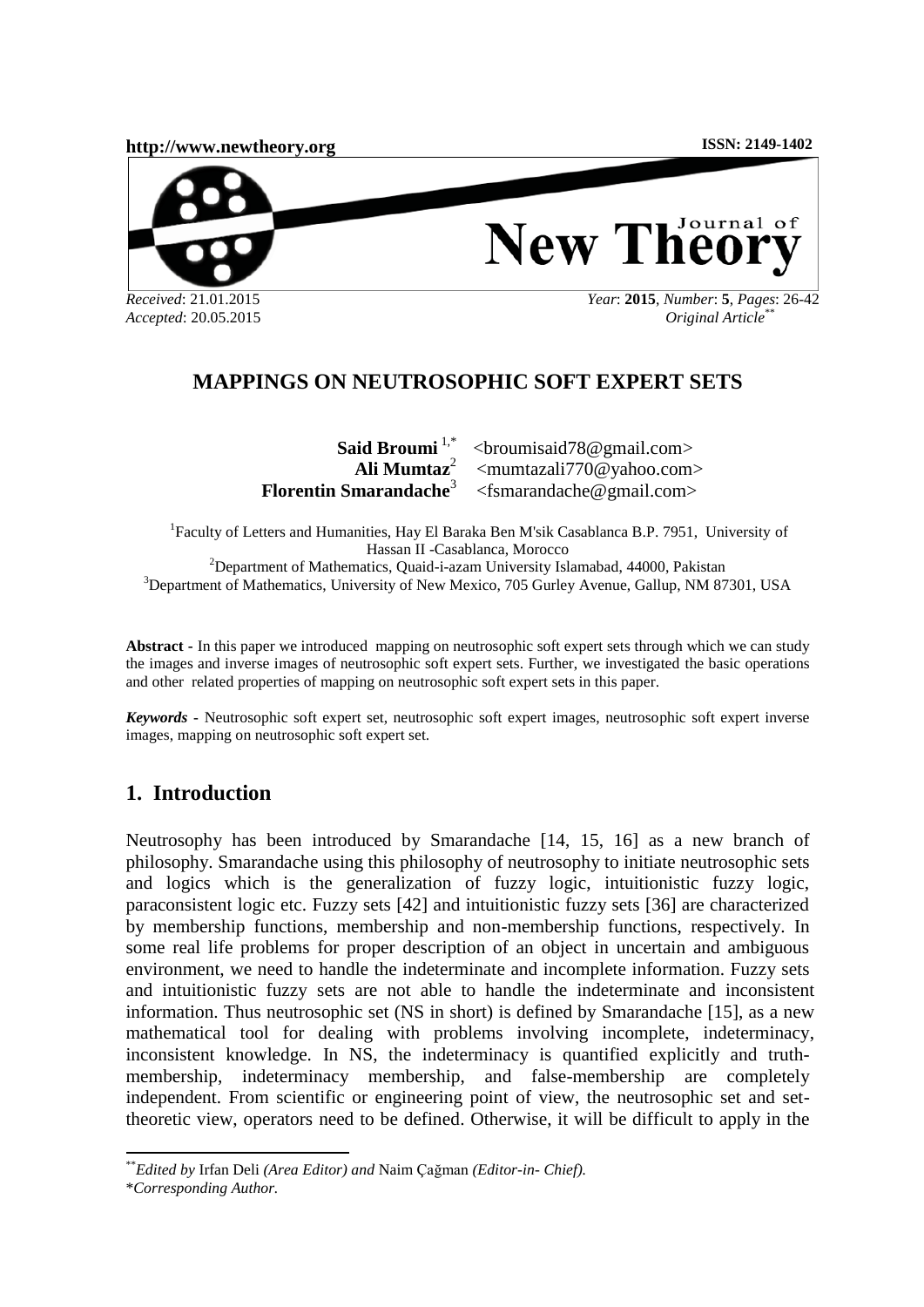real applications. Therefore, H. Wang et al [19] defined a single valued neutrosophic set (SVNS) and then provided the set theoretic operations and various properties of single valued neutrosophic sets. Recent research works on neutrosophic set theory and its applications in various fields are progressing rapidly. A lot of literature can be found in this regard in [3, 6, 7, 8, 9, 10, 11, 12, 13, 25, 26, 27, 28, 29, 30, 31, 32, 33, 34, 35, 61, 62,70, 73, 76, 80, 83,84, 85, 86].

In other hand, Molodtsov [12] initiated the theory of soft set as a general mathematical tool for dealing with uncertainty and vagueness and how soft set theory is free from the parameterization inadequacy syndrome of fuzzy set theory, rough set theory, probability theory. A soft set is a collection of approximate descriptions of an object. Later Maji et al.[58] defined several operations on soft set. Many authors [37, 41, 44, 47, 49, 50, 51, 52, 53, 54, 55, 56, 57, 60] have combined soft sets with other sets to generate hybrid structures like fuzzy soft sets, generalized fuzzy soft sets, rough soft sets, intuitionistic fuzzy soft sets, possibility fuzzy soft sets, generalized intuitionistic fuzzy softs, possibility vague soft sets and so on. All these research aim to solve most of our real life problems in medical sciences, engineering, management, environment and social sciences which involve data that are not crisp and precise. But most of these models deal with only one opinion (or) with only one expert. This causes a problem with the user when questionnaires are used for the data collection. Alkhazaleh and Salleh in 2011 [65] defined the concept of soft expert set and created a model in which the user can know the opinion of the experts in the model without any operations and give an application of this concept in decision making problem. Also, they introduced the concept of the fuzzy soft expert set [64] as a combination between the soft expert set and the fuzzy set. Based on [15], Maji [53] introduced the concept of neutrosophic soft set a more generalized concept, which is a combination of neutrosophic set and soft set and studied its properties. Various kinds of extended neutrosophic soft sets such as intuitionistic neutrosophic soft set [68, 70, 79], generalized neutrosophic soft set [61, 62], interval valued neutrosophic soft set [23], neutrosophic parameterized fuzzy soft set [72], Generalized interval valued neutrosophic soft sets [75], neutrosophic soft relation [20, 21], neutrosophic soft multiset theory [24] and cyclic fuzzy neutrosophic soft group [61] were studied. The combination of neutrosophic soft sets and rough sets [77, 81, 82] is another interesting topic.

Recently, Broumi and Smaranadache [88] introduced, a more generalized concept, the concept of the intuitionistic fuzzy soft expert set as a combination between the soft expert set and the intuitionistic fuzzy set. The same authors defined the concept of single valued neutrosophic soft expert set [87] and gave the application in decision making problem. The concept of single valued neutrosophic soft expert set deals with indeterminate and inconsistent data. Also, Sahin et al. [91] presented the concept of neutrosophic soft expert sets. The soft expert models are richer than soft set models since the soft set models are created with the help of one expert where as the soft expert models are made with the opinions of all experts. Later on, many researchers have worked with the concept of soft expert sets and their hybrid structures [1, 2, 17, 18, 24, 38, 39, 46, 48, 87, 91, 92].

The notion of mapping on soft classes are introduced by Kharal and Ahmad [4]. The same authors presented the concept of a mapping on classes of fuzzy soft sets [5] and studied the properties of fuzzy soft images and fuzzy soft inverse images of fuzzy soft sets, and supported them with examples and counter inconsistency in examples. In neutrosophic environment, Alkazaleh et al [67] studied the notion of mapping on neutrosophic soft classes.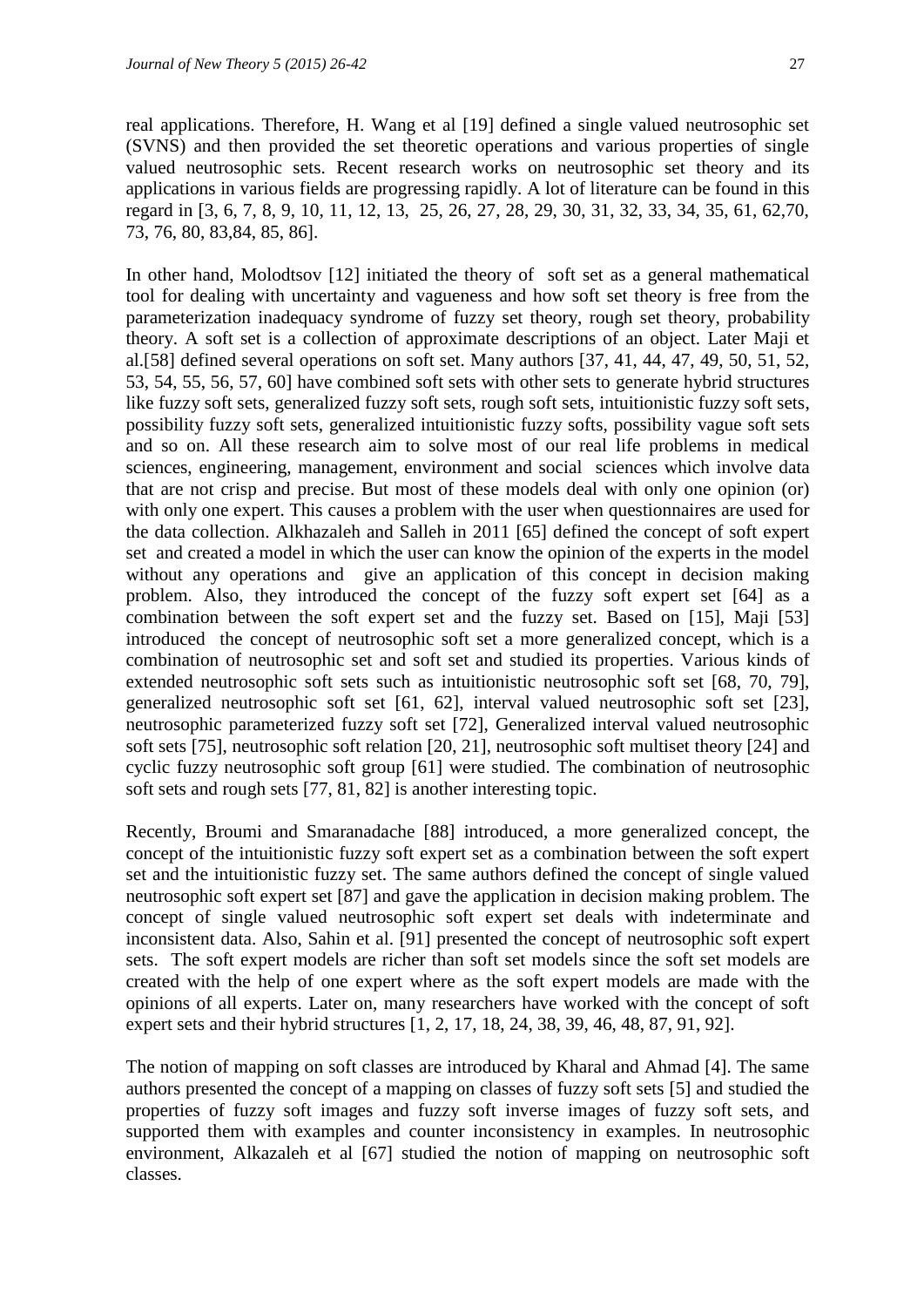Until now, there is no study on mapping on the classes of neutrosophic soft expert sets, so there is a need to develop a new mathematical tool called "Mapping on neutrosophic soft expert set".

In this paper, we introduce the notion of mapping on neutrosophic soft expert classes and study the properties of neutrosophic soft expert images and neutrosophic soft expert inverse images of neutrosophic soft expert sets. Finally, we give some illustrative examples of mapping on neutrosophic soft expert for intuition.

## **2. Preliminaries**

In this section, we will briefly recall the basic concepts of neutrosophic sets, soft sets, neutrosophic soft sets, soft expert sets, fuzzy soft expert sets, intutionistic fuzzy soft expert sets and neutrosophic soft expert sets.

Let U be an initial universe set of objects and E is the set of parameters in relation to objects in U. Parameters are often attributes, characteristics or properties of objects. Let P (U) denote the power set of U and  $A \subseteq E$ .

#### **2.1. Neutrosophic Set**

**Definition 2.1** [15] Let U be an universe of discourse, Then the neutrosophic set A is an object having the form  $A = \{ \langle x : T_A(x), I_A(x), F_A(x) \rangle, x \in U \}$ , where the functions  $T_A(x)$ ,  $I_A(x)$ ,  $F_A(x)$ : U→]<sup>-</sup>0,1<sup>+</sup>[ define respectively the degree of membership, the degree of indeterminacy, and the degree of non-membership of the element  $x \in X$  to the set A with the condition.

 $\bar{0}$  ≤supT<sub>A</sub>(x)+ supI<sub>A</sub>(x)+ supF<sub>A</sub>(x)<sub>)</sub> ≤ 3<sup>+</sup>.

From philosophical point of view, the neutrosophic set takes the value from real standard or non-standard subsets of ]<sup>−</sup>0,1<sup>+</sup>[. So instead of ]<sup>−</sup>0,1<sup>+</sup>[ we need to take the interval [0,1] for technical applications, because  $]$ <sup>-</sup> $0,1$ <sup>+</sup> $[$  will be difficult to apply in the real applications such as in scientific and engineering problems. For two NS,

 $A_{\rm NS} = \{ \langle x, T_{\rm A}(x), I_{\rm A}(x), F_{\rm A}(x) \rangle \mid x \in X \}$ 

And

 $B_{\text{NS}} = \{ \langle x, T_{\text{B}}(x), I_{\text{B}}(x), F_{\text{B}}(x) \rangle \mid x \in X \}$ 

We have,

1.  $A_{\text{NS}} \subseteq B_{\text{NS}}$  if and only if

 $T_A(x) \le T_B(x), I_A(x) \ge I_B(x), F_A(x) \ge F_B(x)$ .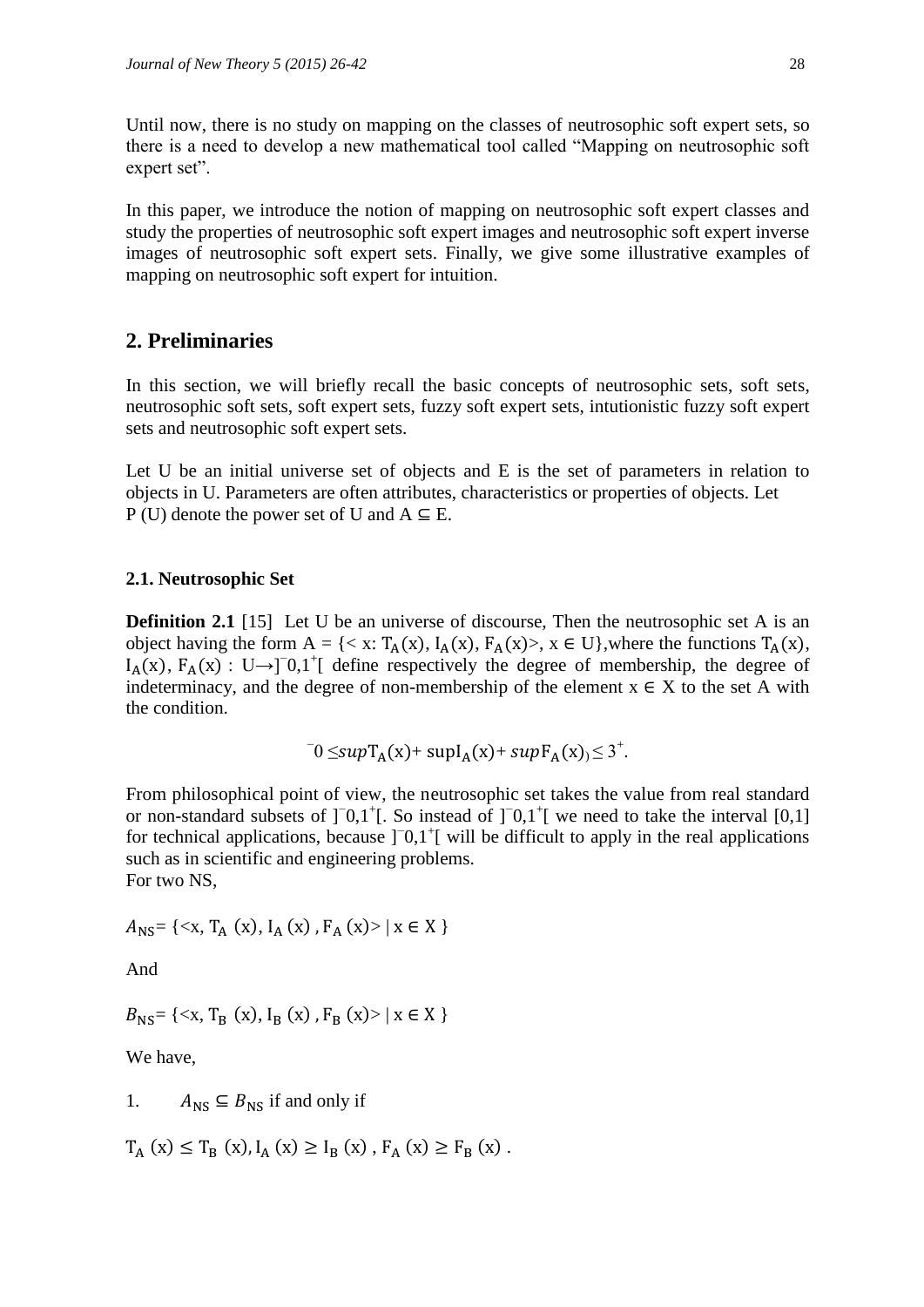2.  $A_{\text{NS}} = B_{\text{NS}}$  if and only if,

 $T_A(x) = T_B(x)$ ,  $I_A(x) = I_B(x)$ ,  $F_A(x) = F_B(x)$  for all  $x \in X$ .

3. The complement of  $A_{\text{NS}}$  is denoted by  $A_{\text{NS}}^0$  and is defined by

 $A_{NS}^0 = \{ \langle x, F_A(x), 1 - T_A(x), T_A(x) | x \in X \}$ 

4. 
$$
A \cap B = \{ \langle x, \min\{T_A(x), T_B(x)\}, \max\{I_A(x), I_B(x)\}, \max\{F_A(x), F_B(x)\} \rangle : x \in X \}
$$

5. 
$$
A \cup B = \{ \langle x, \max\{T_A(x), T(x)\}, \min\{I_A(x), I_B(x)\}, \min\{F_A(x), F_B(x)\} \rangle : x \in X \}
$$

As an illustration, let us consider the following example.

**Example 2.2.** Assume that the universe of discourse  $U = \{x_1, x_2, x_3, x_4\}$ . It may be further assumed that the values of  $x_1$ ,  $x_2$ ,  $x_3$  and  $x_4$  are in [0, 1], then A is a neutrosophic set (NS) of U such that,

A=  $\{< x_1, 0.4, 0.6, 0.5>, x_2, 0.3, 0.4, 0.7>, x_3, 0.4, 0.4, 0.6>, x_4, 0.5, 0.4, 0.8>\}$ 

### **2.2. Soft Set**

**Definition 2.3** [12] Let U be an initial universe set and E be a set of parameters. Let P(U) denote the power set of U. Consider a nonempty set A,  $A \subseteq E$ . A pair  $(K, A)$  is called a soft set over U, where K is a mapping given by K :  $A \rightarrow P(U)$ .

As an illustration, let us consider the following example.

**Example 2.4** Suppose that U is the set of houses under consideration, say  $U = \{h_1, h_2, \ldots, h_n\}$  $h_5$ . Let E be the set of some attributes of such houses, say  $E = \{e_1, e_2, \ldots, e_8\}$ , where  $e_1, e_2, \ldots$ .., e<sub>8</sub> stand for the attributes "beautiful", "costly", "in the green surroundings", "moderate", respectively.

In this case, to define a soft set means to point out expensive houses, beautiful houses, and so on. For example, the soft set  $(K, A)$  that describes the "attractiveness of the houses" in the opinion of a buyer, say Thomas, may be defined like this:

 $A = \{e_1, e_2, e_3, e_4, e_5\};$ 

 $K(e_1) = \{h_2, h_3, h_5\}, K(e_2) = \{h_2, h_4\}, K(e_3) = \{h_1\}, K(e_4) = U, K(e_5) = \{h_3, h_5\}.$ 

#### **2.3 Neutrosophic Soft Sets**

**Definition 2.5** [59] Let *U* be an initial universe set and  $A \subseteq E$  be a set of parameters. Let NS(U) denotes the set of all neutrosophic subsets of U. The collection  $(F, A)$  is termed to be the neutrosophic soft set over U, where F is a mapping given by  $F: A \rightarrow NS(U)$ .

**Example 2.6** Let U be the set of houses under consideration and E is the set of parameters.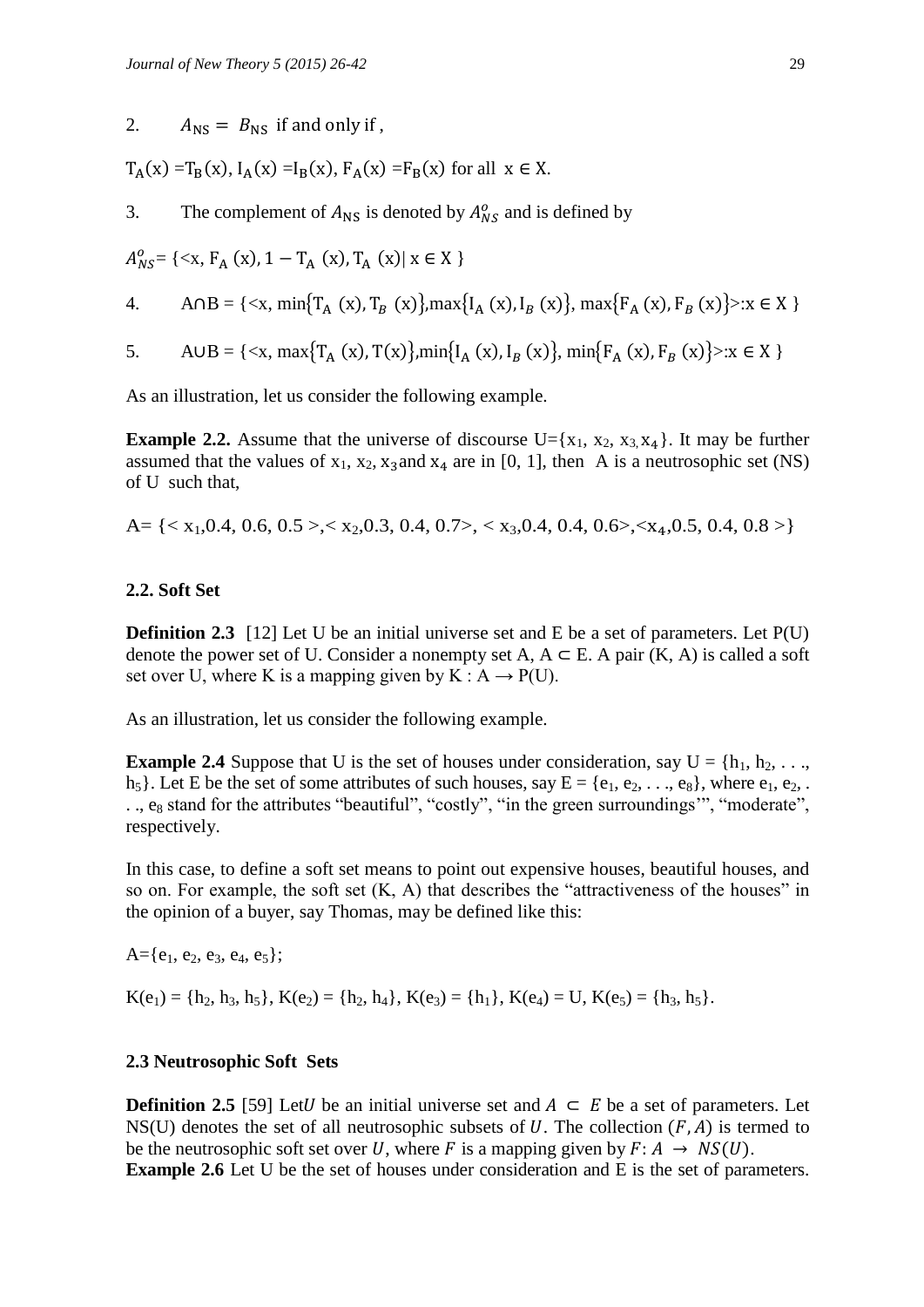Each parameter is a neutrosophic word or sentence involving neutrosophic words. Consider  $E = \{\text{beautiful, wooden, costly, very costly, moderate, green surroundings, in good repair, in }\$ bad repair, cheap, expensive}. In this case, to define a neutrosophic soft set means to point out beautiful houses, wooden houses, houses in the green surroundings and so on. Suppose that, there are five houses in the universe U given by  $U = \{h_1, h_2, \ldots, h_5\}$  and the set of parameters

 $A = \{e_1, e_2, e_3, e_4\}$ , where  $e_1$  stands for the parameter `beautiful',  $e_2$  stands for the parameter `wooden',  $e_3$  stands for the parameter `costly' and the parameter  $e_4$  stands for `moderate'. Then the neutrosophic set  $(F, A)$  is defined as follows:

$$
(F, A) = \begin{cases} \left( e_1 \left\{ \frac{h_1}{(0.5, 0.6, 0.3)}, \frac{h_2}{(0.4, 0.7, 0.6)}, \frac{h_3}{(0.6, 0.2, 0.3)}, \frac{h_4}{(0.7, 0.3, 0.2)}, \frac{h_5}{(0.8, 0.2, 0.3)} \right) \right) \\ \left( e_2 \left\{ \frac{h_1}{(0.6, 0.3, 0.5)}, \frac{h_2}{(0.7, 0.4, 0.3)}, \frac{h_3}{(0.8, 0.1, 0.2)}, \frac{h_4}{(0.7, 0.1, 0.3)}, \frac{h_5}{(0.8, 0.3, 0.6)} \right) \right) \\ \left( e_3 \left\{ \frac{h_1}{(0.7, 0.4, 0.3)}, \frac{h_2}{(0.6, 0.7, 0.2)}, \frac{h_3}{(0.7, 0.2, 0.5)}, \frac{h_4}{(0.5, 0.2, 0.6)}, \frac{h_5}{(0.7, 0.3, 0.4)} \right) \right\} \\ \left( e_4 \left\{ \frac{h_1}{(0.8, 0.6, 0.4)}, \frac{h_2}{(0.7, 0.9, 0.6)}, \frac{h_3}{(0.7, 0.6, 0.4)}, \frac{h_4}{(0.7, 0.8, 0.6)}, \frac{h_5}{(0.9, 0.5, 0.7)} \right) \right) \end{cases} \right)
$$

**Definition 2.7** [59] Let (H, A) and (G, B) be two NSs over the common universe U. Then the union of  $(H, A)$  and  $(G, B)$ , is denoted by " $(H, A) \tilde{U}(G, B)$ " and is defined by  $(H, A)$ A)  $\tilde{U}$  (G, B)= (K, C), where C= A∪B and the truth-membership, indeterminacymembership and falsity-membership of (K, C) are as follows:

$$
T_{K(e)}(m) = \begin{cases} T_{H(e)}(m) \text{ if } e \in A - B \\ T_{G(e)}(m) \text{ if } e \in B - A \end{cases}
$$

$$
I_{K(e)}(m) = \begin{cases} I_{H(e)}(m) \text{ if } e \in A \cap B \\ I_{G(e)}(m) \text{ if } e \in A - B \\ I_{G(e)}(m) \text{ if } e \in B - A \end{cases}
$$

$$
F_{K(e)}(m) = \begin{cases} F_{H(e)}(m) \text{ if } e \in A \cap B \\ F_{H(e)}(m) \text{ if } e \in A - B \\ F_{G(e)}(m) \text{ if } e \in B - A \end{cases}
$$

$$
F_{G(e)}(m) \text{ if } e \in B - A
$$

$$
F_{G(e)}(m) \text{ if } e \in B - A \end{cases}
$$

**Definition 2.8** [59] Let (H, A) and (G, B) be two NSs over the common universe U. Then the intersection of  $(H, A)$  and  $(G, B)$ , is denoted by " $(H, A) \tilde{f}((G, B))$ " and is defined by  $(H, A)$ A)  $\tilde{O}$  (G, B)= (K, C), where C= A  $\cap$  B and the truth-membership, indeterminacymembership and falsity-membership of (K, C) are as follows: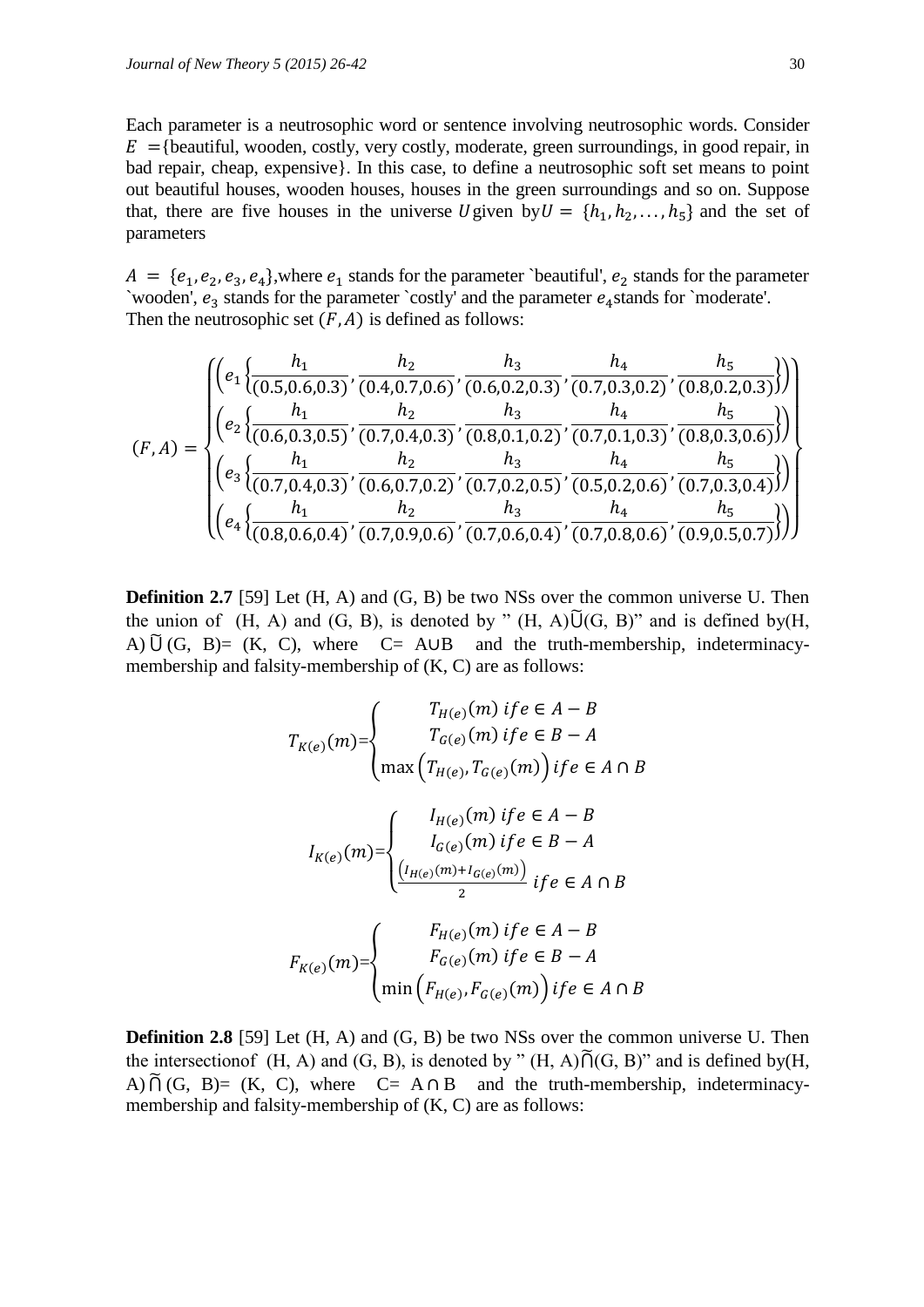$$
T_{K(e)}(m) = \begin{cases} T_{H(e)}(m) \text{ if } e \in A - B \\ T_{G(e)}(m) \text{ if } e \in B - A \end{cases}
$$

$$
I_{K(e)}(m) = \begin{cases} I_{H(e)}(m) \text{ if } e \in A \cap B \\ I_{G(e)}(m) \text{ if } e \in A - B \\ I_{G(e)}(m) \text{ if } e \in B - A \end{cases}
$$

$$
F_{K(e)}(m) = \begin{cases} F_{H(e)}(m) + I_{G(e)}(m) \\ \frac{F_{H(e)}(m) \text{ if } e \in A - B}{2} \\ F_{G(e)}(m) \text{ if } e \in B - A \end{cases}
$$

$$
F_{G(e)}(m) \text{ if } e \in B - A
$$

$$
T_{G(e)}(m) \text{ if } e \in B - A
$$

#### **2.4. Soft expert sets**

**Definition 2.9** [65] Let U be a universe set, E be a set of parameters and X be a set of experts (agents). Let O={1=agree, 0=disagree} be a set of opinions. Let  $Z= E \times X \times O$  and  $A \subseteq Z$ .

A pair (F, E) is called a soft expert set over U, where F is a mapping given by F: A  $\rightarrow$  P(U) and P(U) denote the power set of U.

**Definition 2.10** [65] An agree-soft expert set  $(F,A)$  over U, is a soft expert subset of  $(F,A)$  defined as :

 $(F, A)_1 = \{F(\alpha): \alpha \in E \times X \times \{1\}\}.$ 

**Definition 2.11** [65] A disagree- soft expert set  $(F, A)$  over U, is a soft expert subset of  $(F,A)$  defined as :

 $(F, A)_{0} = \{F(\alpha): \alpha \in E \times X \times \{0\}\}.$ 

#### **2.5. Fuzzy Soft expert sets**

**Definition 2.12** [64] A pair (F, A) is called a fuzzy soft expert set over U, where F is a mapping given by

 $F: A \rightarrow I^{U}$ , and  $I^{U}$  denote the set of all fuzzy subsets of U.

#### **2.6. Intuitionitistic Fuzzy Soft Expert sets**

**Definition 2.13** [88] Let U={ $u_1, u_2, u_3, ..., u_n$ } be a universal set of elements, E={ $e_1$ ,  $e_2, e_3, \ldots, e_m$  be a universal set of parameters,  $X = \{x_1, x_2, x_3, \ldots, x_i\}$  be a set of experts (agents) and  $O = \{1 = \text{agree}, 0 = \text{disagree}\}\)$  be a set of opinions. Let  $Z = \{E \times$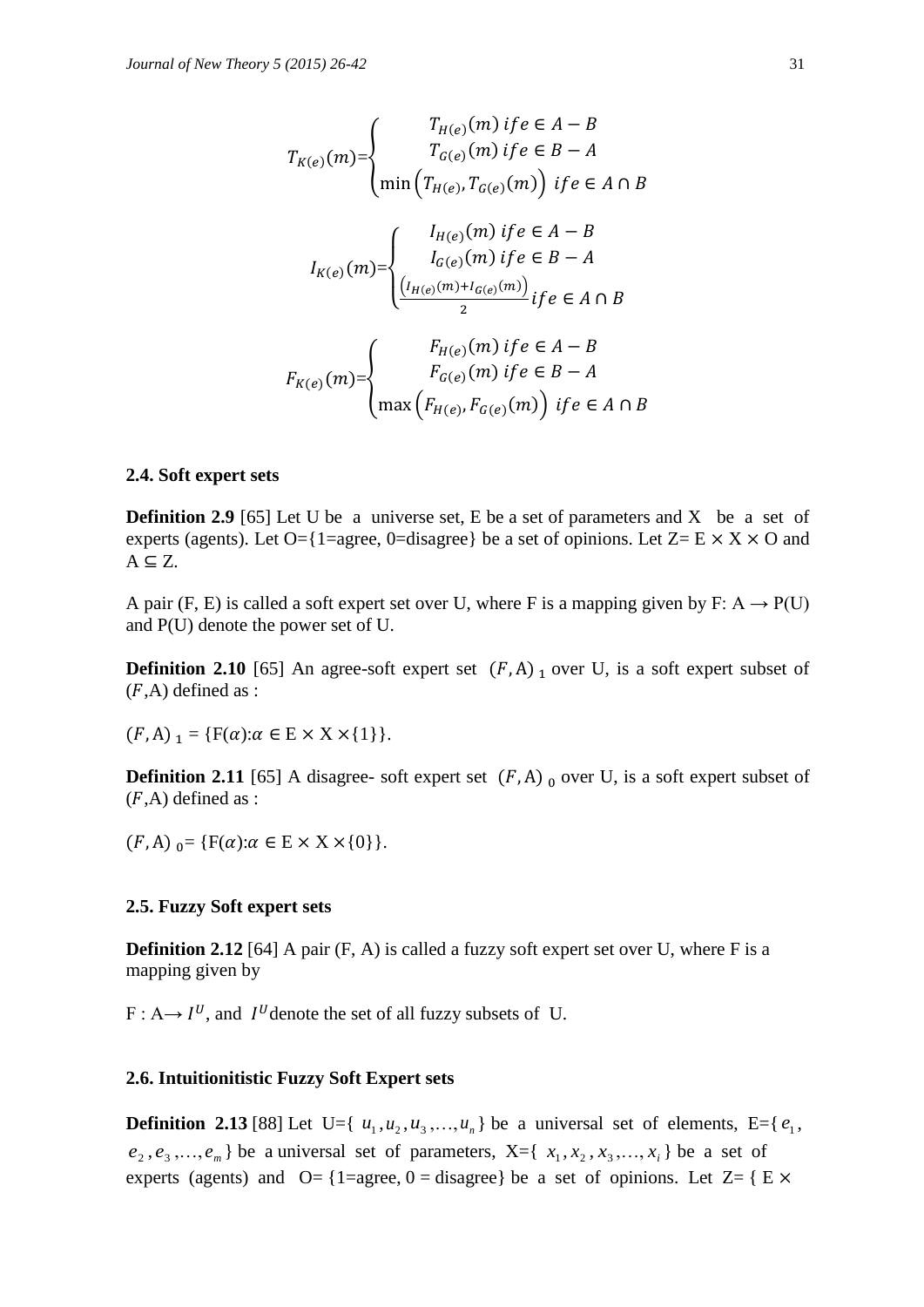$X \times Q$  and  $A \subseteq Z$ . Then the pair (U, Z) is called a soft universe. Let I)<sup>U</sup> where  $(I \times I)^U$  denotes the collection of all intuitionistic fuzzy subsets of U. Suppose F:  $Z \rightarrow (I \times I)^{U}$ be a function defined as:

$$
F(z) = F(z)(ui), for all ui \in U.
$$

Then  $F(z)$  is called an intuitionistic fuzzy soft expert set (IFSES in short) over the soft universe (U, Z)

For each  $z_i \in Z$ .  $F(z) = F(z_i)(u_i)$  where  $F(z_i)$  represents the degree of belongingnessand non-belongingness of the elements of U in  $F(z_i)$ . Hence  $F(z_i)$ can be written as:

$$
F(z_i) = \{ (\frac{u_1}{F(z_1)(u_1)}), \dots, (\frac{u_i}{F(z_i)(u_i)}) \}, \text{ for } i=1,2,3,\dots n
$$

where  $F(z_i)(u_i) = \langle \mu_{F(z_i)}(u_i), \omega_{F(z_i)}(u_i) \rangle$  with  $\mu_{F(z_i)}(u_i)$  and  $\omega_{F(z_i)}(u_i)$  representing the membership function and non-membership function of each of the elements  $u_i \in U$ respectively.

Sometimes we write F as  $(F, Z)$ . If  $A \subseteq Z$ . we can also have IFSES  $(F, A)$ .

#### **2.7 Neutrosophic Soft Expert Sets**

**Definition 2.14** [89] A pair (F, A) is called a neutrosophic soft expert set over U, where F is a mapping given by

$$
F: A \rightarrow P(U)
$$

where P(U) denotes the power neutrosophic set of U.

### **3. Mapping on Neutrosophic Soft Expert Set**

In this paper, we introduce the mapping on neutrosophic soft expert classes. Neutrosophic soft expert classes are collections of neutrosophic soft expert sets. We also define and study the properties of neutrosophic soft expert images and neutrosophic soft expert inverse images of neutrosophic soft expert sets, and support them with examples and theorems.

**Definition 3.1** Let  $(\widetilde{U}, \widetilde{Z})$  and  $(\widetilde{Y}, \widetilde{Z}')$  be neutrosophic soft expert classes. Let r: U  $\rightarrow$ Y and s:  $Z \rightarrow Z'$  be mappings.

Then a mapping  $f: (\widetilde{U,Z}) \to (\widetilde{Y,Z'})$  is defined as follows :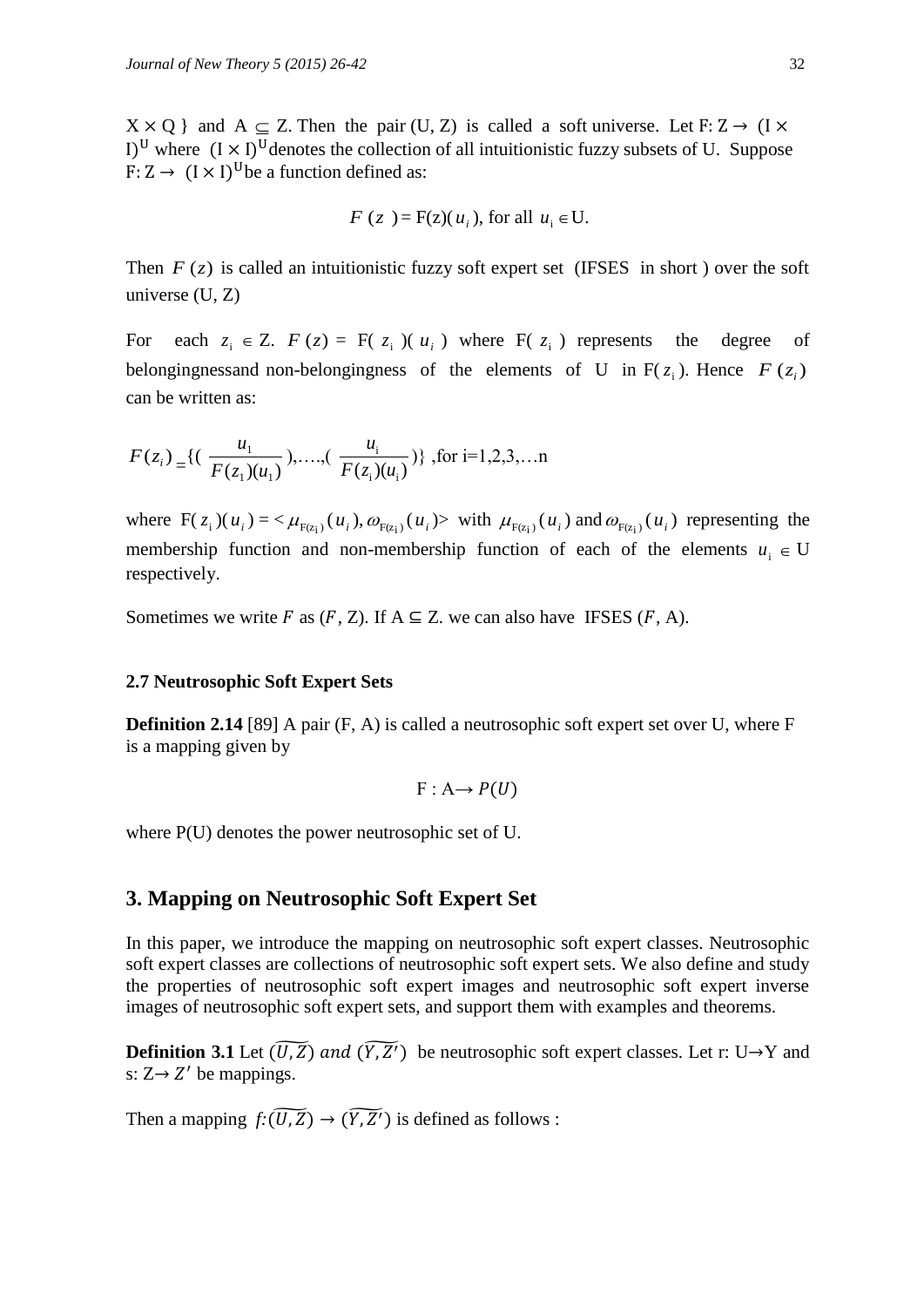For a neutrosophic soft expert set  $(F, A)$  in  $(\widetilde{U, Z})$ ,  $f(F, A)$  is a neutrosophic soft expert set in  $(\widetilde{Y}, \widetilde{Z}')$ , where

$$
f(F, A) (\beta) (y) =\begin{cases} V_{x \in r^{-1}(y)}(V_{\alpha} F(\alpha)) & \text{if } r^{-1}(y) \text{ and } s^{-1}(\beta) \cap A \neq \emptyset, \\ 0 & \text{otherwise} \end{cases}
$$

for  $\beta \in s(Z) \subseteq Z'$ ,  $y \in Y$  and  $\forall \alpha \in s^{-1}(\beta) \cap A$ ,  $f(F, A)$  is called a neutrosophic soft expert image of the neutrosophic soft expert set (F, A).

**Definition 3.2** Let  $(\widetilde{U}, \widetilde{Z})$  and  $(\widetilde{Y}, \widetilde{Z}')$  be the neutrosophic soft expert classes. Let r: U $\rightarrow$ Y and s:  $Z \rightarrow Z'$  be mappings. Then a mapping  $f^{-1}:(\widetilde{Y,Z'}) \rightarrow (\widetilde{U,Z})$  is defined as follows : For a neutrosophic soft expert set  $(G, B)$  in  $(\widetilde{Y,Z'})$ ,  $f^{-1}(G, B)$  is a neutrosophic soft expert set in  $(\widetilde{U,Z})$ ,

$$
f^{-1}(G, B) \ (\alpha) (u) =\n \begin{cases}\n G(s(\alpha))(r(u)) & \text{if } s(\alpha) \in B \\
0 & \text{otherwise}\n \end{cases}
$$

For  $\alpha \in s^{-1}(\beta) \subseteq Z$  and  $u \in U$ .  $f^{-1}(G, B)$  is called a neutrosophic soft expert inverse image of the neutrosophic soft expert set ( F, A).

**Example 3.3.** Let U={ $u_1, u_2, u_3$ }, Y={ $y_1, y_2, y_3$ } and let A  $\subseteq$  Z = { $(e_1, p, 1)$ ,  $(e_2, p, 0)$ ,  $(e_3, p, 1)$ , and  $A' \subseteq Z' = \{(e'_1, p', 1), (e'_2, p', 0), (e'_1, q', 1)\}.$ 

Suppose that  $(\widetilde{U, A})$  and  $(\widetilde{Y, A'})$  are neutrosophic soft expert classes. Define  $r : U \to Y$  and s:  $A \rightarrow A'$  as follows :

$$
r(u_1) = y_1
$$
,  $r(u_2) = y_3$ ,  $r(u_3) = y_2$ ,

s  $(e_1, p, 1) = (e'_2, p', 0)$ , s  $(e_2, p, 0) = (e'_1, p', 1)$ , s  $(e_3, p, 1) = (e'_1, q', 1)$ ,

Let  $(F, A)$  and  $(G, A')$  be two neutrosophic soft experts over U and Y respectively such that.

$$
(F, A) = \left\{ \left( (e_1, p, 1), \left\{ \frac{u_1}{(0.4, 0.3, 0.6)}, \frac{u_2}{(0.3, 0.6, 0.4)}, \frac{u_3}{(0.3, 0.5, 0.5)} \right\} \right), \\ \left( (e_3, p, 1), \left\{ \frac{u_1}{(0.3, 0.3, 0.2)}, \frac{u_2}{(0.5, 0.4, 0.4)}, \frac{u_3}{(0.6, 0.4, 0.3)} \right\} \right), \\ \left( (e_2, p, 0), \left\{ \frac{u_1}{(0.5, 0.6, 0.3)}, \frac{u_2}{(0.5, 0.3, 0.6)}, \frac{u_3}{(0.6, 0.4, 0.7)} \right\} \right\}, \\ (G, A') = \left\{ \left( (e'_1, p', 1), \left\{ \frac{y_1}{(0.3, 0.2, 0.1)}, \frac{y_2}{(0.5, 0.6, 0.4)}, \frac{y_3}{(0.3, 0.5, 0.1)} \right\} \right), \\ \left( (e'_1, q', 1), \left\{ \frac{y_1}{(0.5, 0.7, 0.4)}, \frac{y_2}{(0.5, 0.2, 0.3)}, \frac{y_3}{(0.6, 0.5, 0.1)}, \frac{y_3}{(0.1, 0.4, 0.2)}, \frac{y_3}{(0.1, 0.4, 0.2)}, \frac{y_3}{(0.1, 0.4, 0.2)}, \frac{y_3}{(0.1, 0.4, 0.2)}, \frac{y_3}{(0.1, 0.4, 0.2)}, \frac{y_3}{(0.1, 0.4, 0.2)}, \frac{y_3}{(0.1, 0.4, 0.2)}, \frac{y_3}{(0.1, 0.4, 0.2)}, \frac{y_3}{(0.1, 0.4, 0.2)}, \frac{y_3}{(0.1, 0.4, 0.2)}, \frac{y_3}{(0.1, 0.4, 0.2)}, \frac{y_3}{(0.1, 0.4, 0.2)}, \frac{y_3}{(0.1, 0.4, 0.2)}, \frac{y_3
$$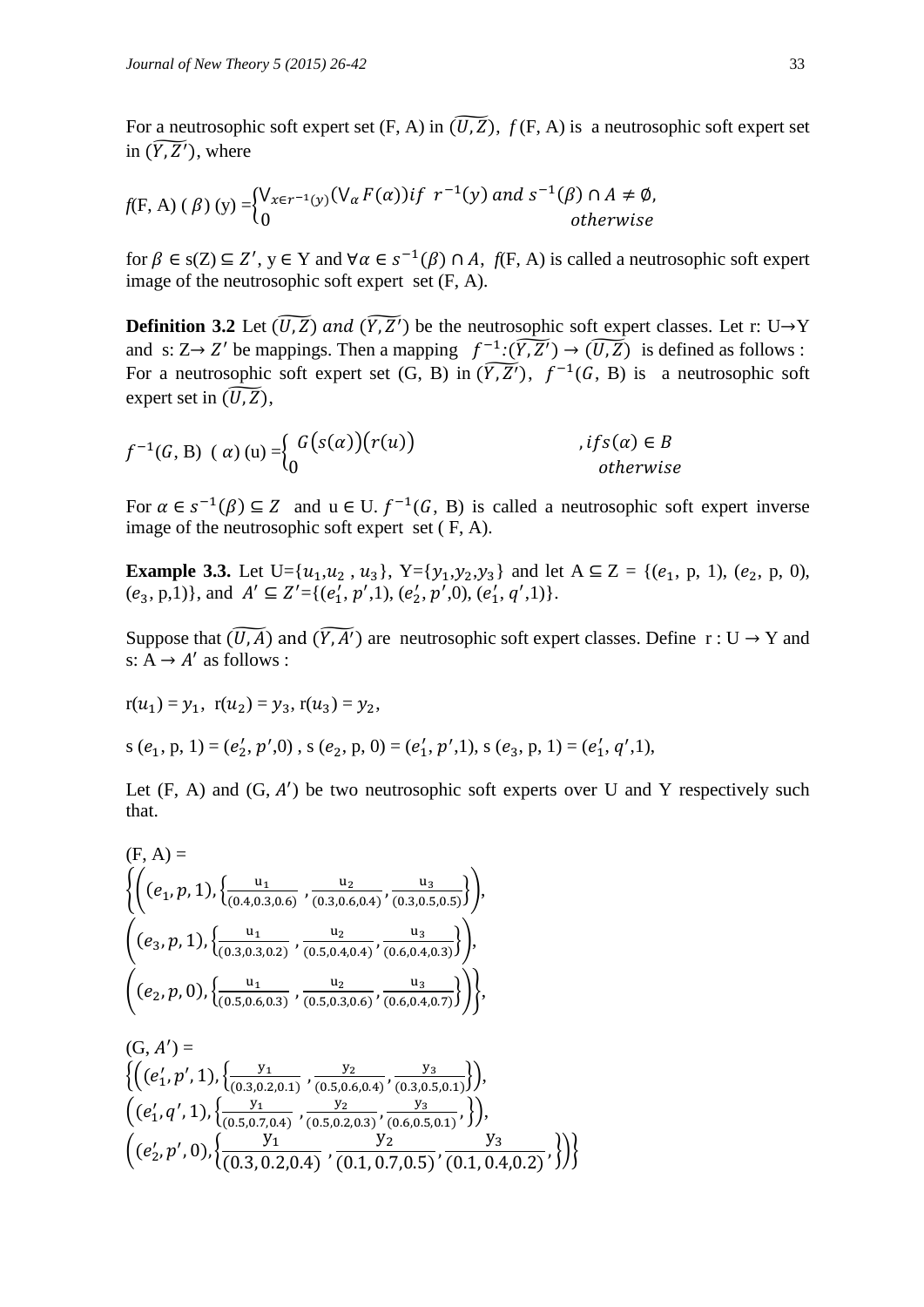Then we define the mapping from  $f: (\widetilde{U,Z}) \to (\widetilde{Y,Z'})$  as follows :

For a neutrosophic soft expert set ( F, A) in ( U, Z), (*f* (F, A), K) is neutrosophic soft expert set in  $(Y, Z')$  where

K= s(A)={( , ,1), ( , ,0), ( , ,1)} and is obtained as follows:

$$
f(F, A) (e'_1, p', 1) (y_1) = V_{x \in r^{-1}(y_1)}(V_\alpha F(\alpha)) = V_{x \in \{u_1\}}(V_{\alpha \in \{(e_2, p, 0), (e_3, p, 1)\}} F(\alpha))
$$
  
= (0.5, 0.6, 0.3) U (0.3, 0.3, 0.2)  
= (0.5, 0.45, 0.2)

$$
f(F, A) (e'_1, p', 1) (y_2) = V_{x \in r^{-1}(y_2)} (V_\alpha F(\alpha)) = V_{x \in \{u_3\}} (V_{\alpha \in \{(e_2, p, 0), (e_3, p, 1)\}} F(\alpha))
$$
  
= (0.6, 0.4, 0.7) U (0.6, 0.4, 0.3)  
= (0.6, 0.4, 0.3)

$$
f(F, A) (e'_1, p', 1) (y_3) = V_{x \in r^{-1}(y_3)}(V_\alpha F(\alpha)) = V_{x \in \{u_2\}}(V_{\alpha \in \{(e_2, p, 0), (e_3, p, 1)\}} F(\alpha))
$$
  
= (0.5, 0.3, 0.6) U (0.5, 0.4, 0.4)  
= (0.5, 0.35, 0.4)

Then,

$$
f(F, A) (e'_1, p', 1) = \left\{ \frac{y_1}{(0.5, 0.45, 0.2)}, \frac{y_2}{(0.6, 0.4, 0.3)}, \frac{y_3}{(0.5, 0.35, 0.4)} \right\}
$$

$$
f(F, A) (e'_2, p', 0) (y_1) = V_{x \in r^{-1}(y_1)}(V_\alpha F(\alpha)) = V_{x \in \{u_1\}}(V_{\alpha \in \{(e_1, p, 1)\}} F(\alpha))
$$
  
= (0.4, 0.3, 0.6)

$$
f(F, A) (e'_2, p', 0) (y_2) = V_{x \in r^{-1}(y_2)} (V_\alpha F(\alpha)) = V_{x \in \{u_3\}} (V_{\alpha \in \{(e_1, p, 1)\}} F(\alpha))
$$
  
= (0.3, 0.5, 0.5)

$$
f(F, A) (e'_2, p', 0) (y_3) = V_{x \in r^{-1}(y_3)} (V_\alpha F(\alpha)) = V_{x \in \{u_2\}} (V_{\alpha \in \{(e_1, p, 1)\}} F(\alpha))
$$
  
= (0.3, 0.6, 0.4)

Next,

$$
f(F, A) ((e'_2, p', 0)) = \left\{ \frac{y_1}{(0.4, 0.3, 0.6)}, \frac{y_2}{(0.3, 0.5, 0.5)}, \frac{y_3}{(0.3, 0.6, 0.4)} \right\}
$$

$$
f(F, A) (e'_1, q', 1) (y_1) = V_{x \in r^{-1}(y_1)}(V_\alpha F(\alpha)) = V_{x \in \{u_1\}}(V_{\alpha \in \{(e_3, p, 1)\}} F(\alpha))
$$
  
= (0.3, 0.3, 0.2)

$$
f(F, A) (e'_1, q', 1) (y_2) = V_{x \in r^{-1}(y_2)} (V_\alpha F(\alpha)) = V_{x \in \{u_3\}} (V_{\alpha \in \{(e_3, p, 1)\}} F(\alpha))
$$
  
= (0.6, 0.4, 0.3)

$$
f(F, A) (e'_1, q', 1) (y_3) = V_{x \in r^{-1}(y_3)}(V_\alpha F(\alpha)) = V_{x \in \{u_2\}}(V_{\alpha \in \{(e_3, p, 1)\}} F(\alpha))
$$
  
= (0.5, 0.4, 0.4)

Also.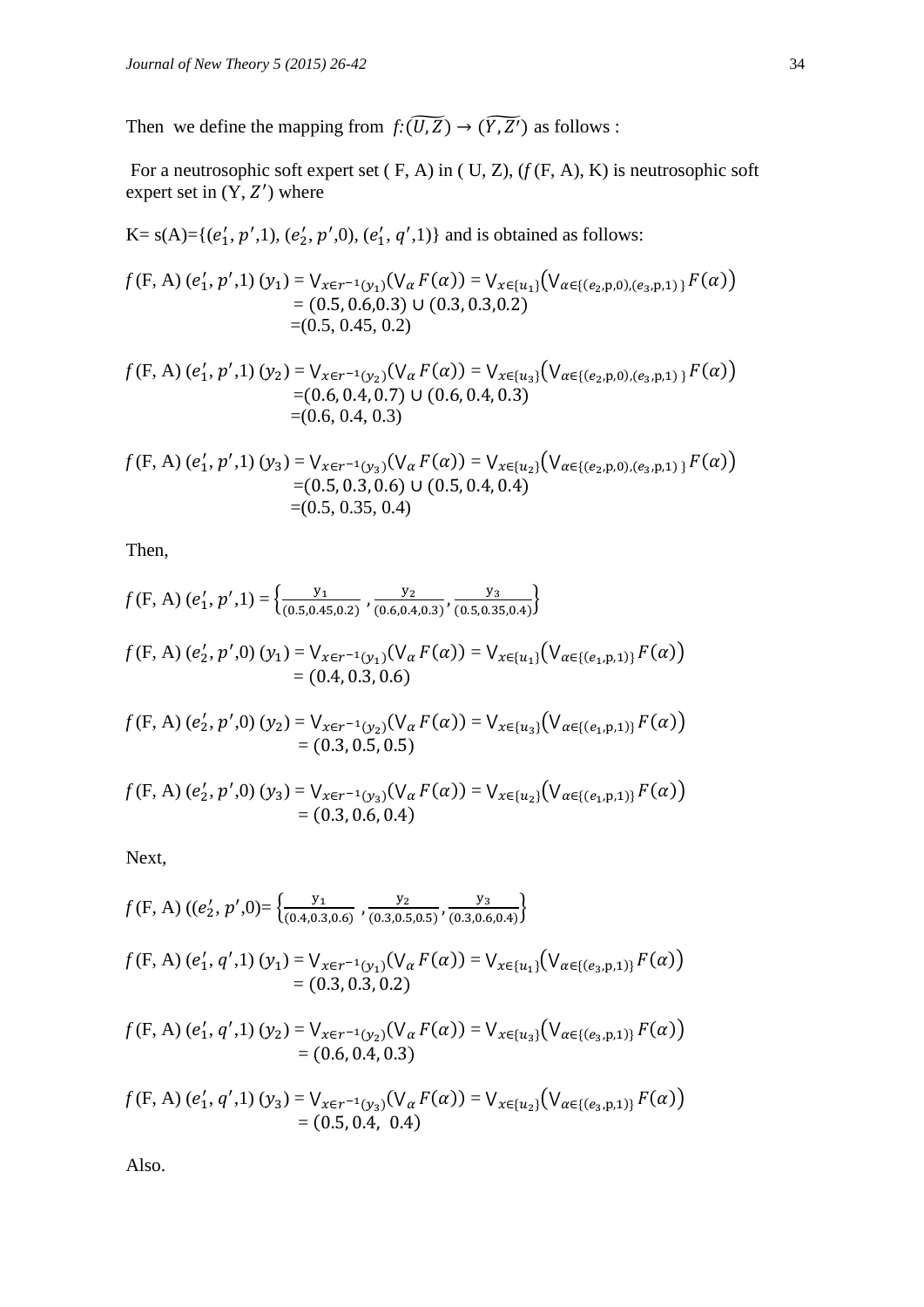$$
f(F, A) ((e'_1, q', 1)) = \left\{ \frac{y_1}{(0.3, 0.3, 0.2)}, \frac{y_2}{(0.6, 0.4, 0.3)}, \frac{y_3}{(0.5, 0.4, 0.4)} \right\}
$$

Hence,

$$
(f (F,A), K)=\left\{ \left( (e'_1, p', 1), \left\{ \frac{y_1}{(0.5, 0.45, 0.2)}, \frac{y_2}{(0.6, 0.4, 0.3)}, \frac{y_3}{(0.5, 0.35, 0.4)} \right\} \right), \\ \left( (e'_2, p', 0), \left\{ \frac{y_1}{(0.4, 0.3, 0.6)}, \frac{y_2}{(0.3, 0.5, 0.5)}, \frac{y_3}{(0.3, 0.6, 0.4)} \right\} \right), \\ \left( (e'_1, q', 1), \left\{ \frac{y_1}{(0.3, 0.3, 0.2)}, \frac{y_2}{(0.6, 0.4, 0.3)}, \frac{y_3}{(0.5, 0.4, 0.4)} \right\} \right) \right\}
$$

Next, for the neutrosophic soft expert set inverse images, we have the following: For a neutrosophic soft expert set  $(G, A')$  in  $(Y, Z')$ ,  $(f^{-1}(G, A'), D)$  is a neutrosophic soft expert set in  $(U, Z)$ , where

 $D = s^{-1}(A') = \{(e_1, p, 1), (e_2, p, 0), (e_3, p,1)\}\$ , and is obtained as follows:

 $f^{-1}(G, B) (e_1, p, 1) (u_1) = G(s(e_1, p, 1))(r(u_1)) = G((e'_2, p', 0))(y_1) = ($  $f^{-1}(G, B) (e_1, p, 1) (u_2) = G(s(e_1, p, 1))(r(u_2)) = G((e'_2, p', 0))(y_3) = ($  $f^{-1}$  (G, B)  $(e_1, p, 1)$   $(u_3) = G(s(e_1, p, 1)) (r(u_3)) = G((e'_2, p', 0))(y_2) = (0.1, 0.7, 0.5)$ 

Then

$$
f^{-1}(G, B) (e_1, p, 1) = \left\{ \frac{u_1}{(0.3, 0.2, 0.4)}, \frac{u_2}{(0.1, 0.4, 0.2)}, \frac{u_3}{(0.1, 0.7, 0.5)} \right\}
$$
  

$$
f^{-1}(G, B) (e_2, p, 0) (u_1) = G(s(e_2, p, 0)) (r(u_1)) = G((e'_1, p', 1))(y_1) = (0.3, 0.2, 0.1)
$$
  

$$
f^{-1}(G, B) (e_2, p, 0) (u_2) = G(s(e_2, p, 0)) (r(u_2)) = G((e'_1, p', 1))(y_3) = (0.3, 0.5, 0.1)
$$
  

$$
f^{-1}(G, B) (e_2, p, 0) (u_3) = G(s(e_2, p, 0)) (r(u_3)) = G((e'_1, p', 1))(y_2) = (0.5, 0.6, 0.4)
$$

Then,

$$
f^{-1}(G, B) (e_2, p, 0) = \left\{ \frac{u_1}{(0.3, 0.2, 0.1)}, \frac{u_2}{(0.3, 0.5, 0.1)}, \frac{u_3}{(0.5, 0.6, 0.4)} \right\}
$$
  

$$
f^{-1}(G, B) (e_3, p, 1) (u_1) = G(s(e_3, p, 1))(r(u_1)) = G((e'_1, q', 1))(y_1) = (0.5, 0.7, 0.4)
$$
  

$$
f^{-1}(G, B) (e_3, p, 1) (u_2) = G(s(e_3, p, 1))(r(u_2)) = G((e'_1, q', 1))(y_3) = (0.6, 0.5, 0.1)
$$
  

$$
f^{-1}(G, B) (e_3, p, 1) (u_3) = G(s(e_3, p, 1))(r(u_3)) = G((e'_1, q', 1))(y_2) = (0.5, 0.2, 0.3)
$$

Then

$$
f^{-1}(G, B)(e_3, p, 1) = \left\{ \frac{u_1}{(0.5, 0.7, 0.4)}, \frac{u_2}{(0.6, 0.5, 0.1)}, \frac{u_3}{(0.5, 0.2, 0.4)} \right\}
$$

Hence

$$
(f^{-1}(G,A'),D) = \left\{ \left( (e_1,p,1), \{ \frac{u_1}{(0.3,0.2,0.4)}, \frac{u_2}{(0.1,0.4,0.2)}, \frac{u_3}{(0.1,0.7,0.5)} \} \right),\right\}
$$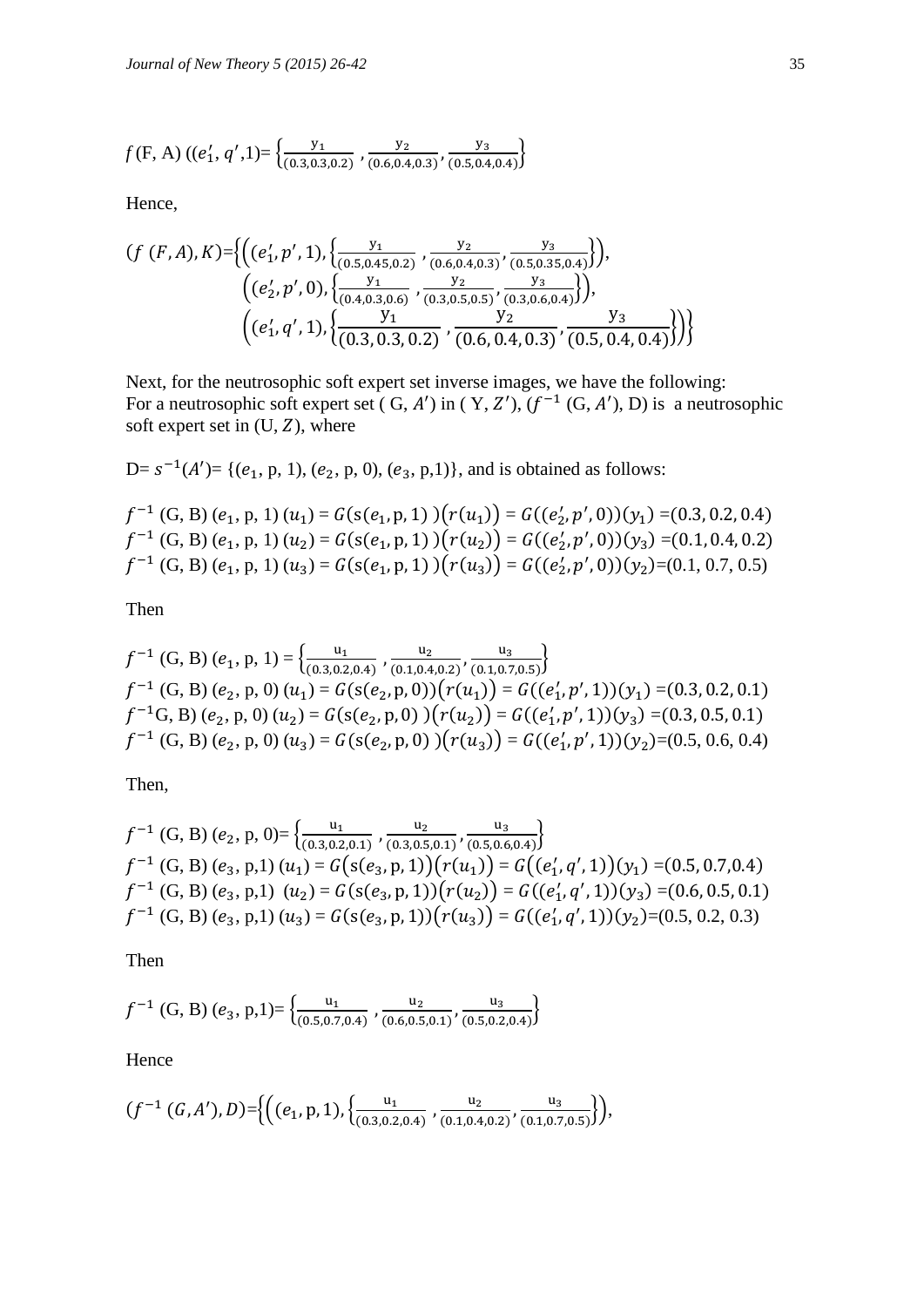| $((e_2, p, 0), \{\frac{u_1}{(0.3, 0.2, 0.1)}, \frac{u_2}{(0.3, 0.5, 0.1)}, \frac{u_3}{(0.5, 0.6, 0.4)}\}),$ |  |  |
|-------------------------------------------------------------------------------------------------------------|--|--|
| $((e_3, p, 1), \{\frac{u_1}{(0.5, 0.7, 0.4)}, \frac{u_2}{(0.6, 0.5, 0.1)}, \frac{u_3}{(0.5, 0.2, 0.4)}\})$  |  |  |
|                                                                                                             |  |  |

**Definition 3.4** Let  $f: (\overline{U_1Z}) \to (\overline{Y_1Z'})$  be a mapping and  $(F, A)$  and  $(G, B)$  a neutrosophic soft expert sets in  $(\widetilde{U,E})$ . Then for  $\beta \in \mathbb{Z}'$ ,  $y \in Y$  the union and intersection of neutrosophic soft expert images (F, A) and (G, B) are defined as follows :

$$
(f(F,A)\widetilde{V}f(G,B))( \beta)(y) = f(F,A)(\beta)(y)\widetilde{V}f(G,B)(\beta)(y).
$$

$$
(f(F,A)\widetilde{\Lambda}f(G,B))( \beta)(y) = f(F,A)(\beta)(y)\widetilde{\Lambda}f(G,B)(\beta)(y).
$$

**Definition 3.5** Let  $f: (\overline{U_1 Z}) \to (\overline{Y_2 Z'})$  be a mapping and  $(F, A)$  and  $(G, B)$  a neutrosophic soft expert sets in  $(\widetilde{U,E})$ . Then for  $\alpha \in Z, u \in U$ , the union and intersection of neutrosophic soft expert inverse images (F, A) and (G, B) are defined as follows :

$$
(f^{-1}(F,A)\widetilde{V}f^{-1}(G,B))(\alpha)(u) = f^{-1}(F,A)(\alpha)(u)\widetilde{V}f^{-1}(G,B)(\alpha)(u).
$$

$$
(f^{-1}(F,A)\widetilde{A}f^{-1}(G,B))(\alpha)(u) = f^{-1}(F,A)(\alpha)(u)\widetilde{A}f^{-1}(G,B)(\alpha)(u).
$$

**Theorem 3.6** Let  $f: (\overline{U}, \overline{Z}) \to (\overline{Y}, \overline{Z})$  be a mapping. Then for neutrosophic soft expert sets  $(F, A)$  and  $(G, B)$  in the neutrosophic soft expert class  $(\overline{U, Z})$ .

1.  $f(\emptyset)=\emptyset$ 

 $\overline{a}$ 

2.  $f(Z) \subseteq Y$ .

3. 
$$
f((F,A)\tilde{V}(G,B))=f(F,A)\tilde{V}f(G,B)
$$

- 4.  $f((F, A) \tilde{\wedge} (G, B)) = f(F, A) \tilde{\wedge} f(G, B)$
- 5. If  $(F, A) \subseteq (G, B)$ , then  $f(F, A) \subseteq f(G, B)$ .

**Proof:** For (1), (2) and (5) the proof is trivial, so we just give the proof of (3) and (4). (3). For  $\beta \in \mathbb{Z}'$  and  $y \in Y$ , we want to prove that

$$
(f(F,A)\widetilde{V}f(G,B))( \beta)(y) = f(F,A)(\beta)(y) \widetilde{V}f(G,B)(\beta)(y)
$$

For left hand side, consider  $f((F,A)\tilde{V}(G,B))(f)(y) = f(H,A\cup B)(f)(y)$ . Then

$$
f(H, A \cup B)(\beta)(y) = \begin{cases} V_{x \in r^{-1}(y)}(V_{\alpha}H(\alpha)) & \text{if } r^{-1}(y) \text{ and } s^{-1}(\beta) \cap (A \cup B) \neq \emptyset, \\ 0 & \text{otherwise} \end{cases}
$$
 (1,1)

such that  $H(\alpha) = F(\alpha)$   $\tilde{U}$  G( $\alpha$ ) where  $\tilde{U}$  denotes neutrosophic union. Considering only the non-trivial case, Then equation 1.1 becomes:

$$
f(H, A \cup B)(\beta)(y) = V_{x \in r^{-1}(y)}(V(F(\alpha) \widetilde{U} G(\alpha)))
$$
\n(1,2)

For right hand side and by using definition 3.4, we have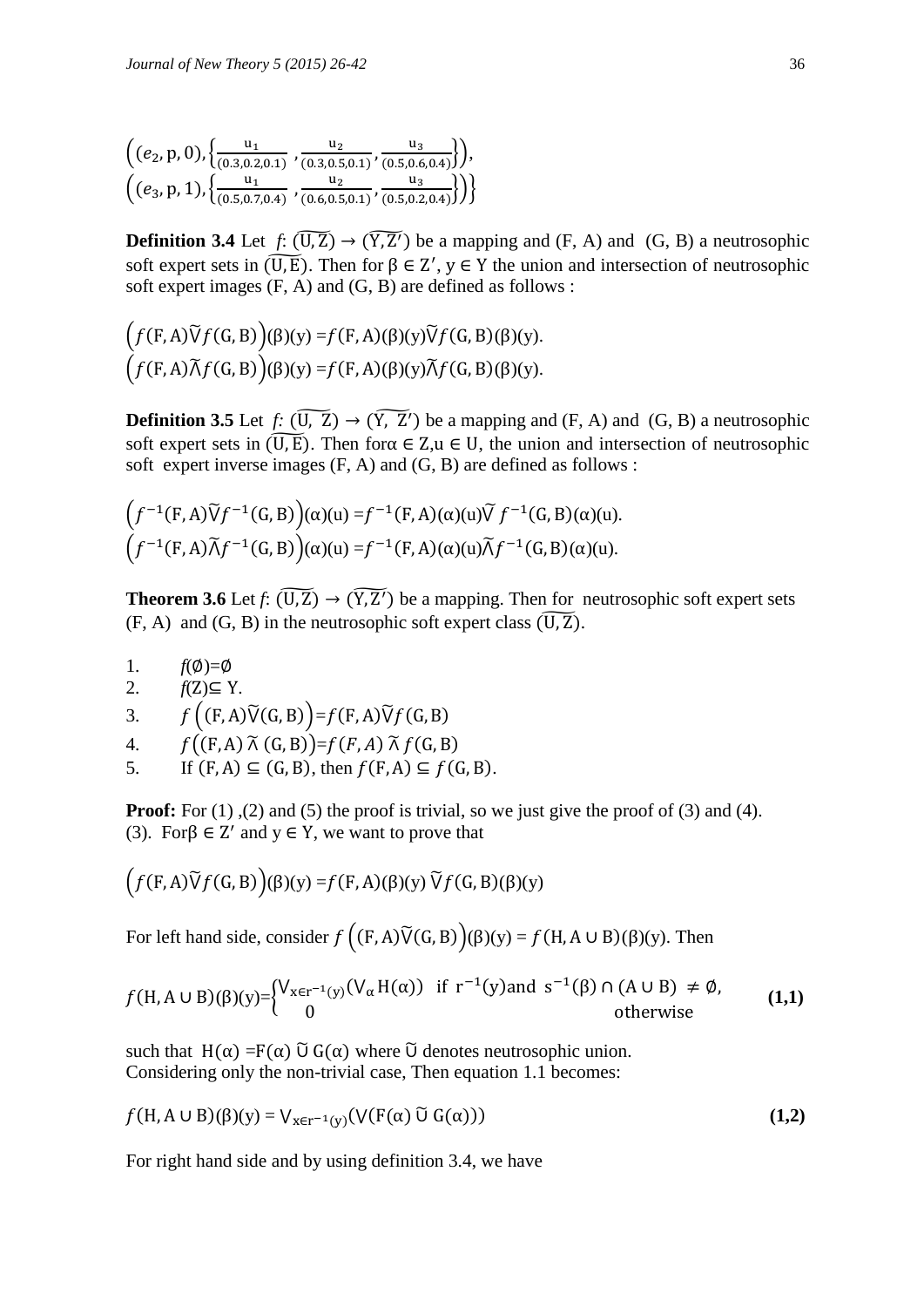$$
(f(F,A)\tilde{V}f(G,B))( \beta)(y)=f(F,A)(\beta)(y) Vf(G,B)(\beta)(y)
$$
  
=
$$
(V_{x\in r^{-1}(y)}(V_{\alpha\in s^{-1}(\beta)\cap A}F(\alpha))(x))V(V_{x\in r^{-1}(y)}(V_{\forall\alpha\in s^{-1}(\beta)\cap B}F(\alpha))(x))
$$
  
=
$$
V_{x\in r^{-1}(y)}V_{\alpha\in s^{-1}(\beta)\cap(A\cup B)}(F(\alpha)VG(\alpha))
$$

$$
=V_{x\in r^{-1}(y)}(V(F(\alpha)\tilde{U}G(\alpha)))
$$
 (1,3)

From equation  $(1.1)$  and  $(1.3)$  we get  $(3)$ 

(4). For  $\beta \in \mathbb{Z}'$  and  $y \in Y$ , and using definition 3.4, we have

$$
f((F, A) \tilde{\wedge} (G, B))(\beta)(y)
$$
  
= $f(H, A \cup B)(\beta)(y)$   
= $V_{x \in r^{-1}(y)}(V_{\alpha \in s^{-1}(\beta) \cap (A \cup B)} H(\alpha))(x)$   
= $V_{x \in r^{-1}(y)}(V_{\alpha \in s^{-1}(\beta) \cap (A \cup B)} F(\alpha) \tilde{\cap} G(\alpha))(x)$   
= $V_{x \in r^{-1}(y)}(V_{\alpha \in s^{-1}(\beta) \cap (A \cup B)} F(\alpha)(x) \tilde{\cap} G(\alpha)(x))$   
 $\subseteq \left(\bigvee_{x \in r^{-1}(y)} \left(\bigvee_{\alpha \in s^{-1}(\beta) \cap A} F(\alpha)\right)\right) \wedge \bigvee_{x \in r^{-1}(y)} \left(\bigvee_{\alpha \in s^{-1}(\beta) \cap B} G(\alpha)\right)$   
= $f((F, A) (\beta)(y) \wedge (G, B) (\beta)(y))$   
= $(f(F, A) \tilde{\wedge} f(G, B))(\beta)(y)$ 

This gives (4).

**Theorem 3.7** Let  $f^{-1}: (\widetilde{U}, \widetilde{Z}) \to (\widetilde{Y}, \widetilde{Z})$  be a an inverse mapping. Then for neutrosophic soft expert sets  $(F, A)$  and  $(G, B)$  in the neutrosophic soft expert class  $(\overline{U, Z})$ .

- 1.  $f^{-1}(\emptyset)=\emptyset$ 2.  $f^{-1}(X) \subseteq X$ . 3.  $f^{-1}((F,A)\widetilde{V}(G,B))=f^{-1}(F,A)\widetilde{V}f^{-1}(G,A)$ 4.  $f^{-1}((F, A) \tilde{\wedge} (G, B)) = f^{-1}(F, A) \tilde{\wedge} f^{-1}(F, A)$ 
	- 5. If  $(F, A) \subseteq (G, B)$ , Then  $f^{-1}(F, A) \subseteq f^{-1}(G, B)$ .

**Proof.** The proof is straightforward**.**

## **4. Conclusion**

In this paper, we studied mappings on neutrosophic soft expert classes and their basic properties. We also give some illustrative examples of mapping on neutrosophic soft expert set. We hope these fundamental results will help the researchers to enhance and promote the research on neutrosophic soft set theory.

## **References**

[1] A. ArokiaLancy, C. Tamilarasi and I. Arockiarani, Fuzzy Parameterization for decision making in riskmanagement system via soft expert set, International Journal of Innovative Research and studies, vol. 2 issue 10, (2013) 339-344, from [www.ijirs.com.](http://www.ijirs.com/)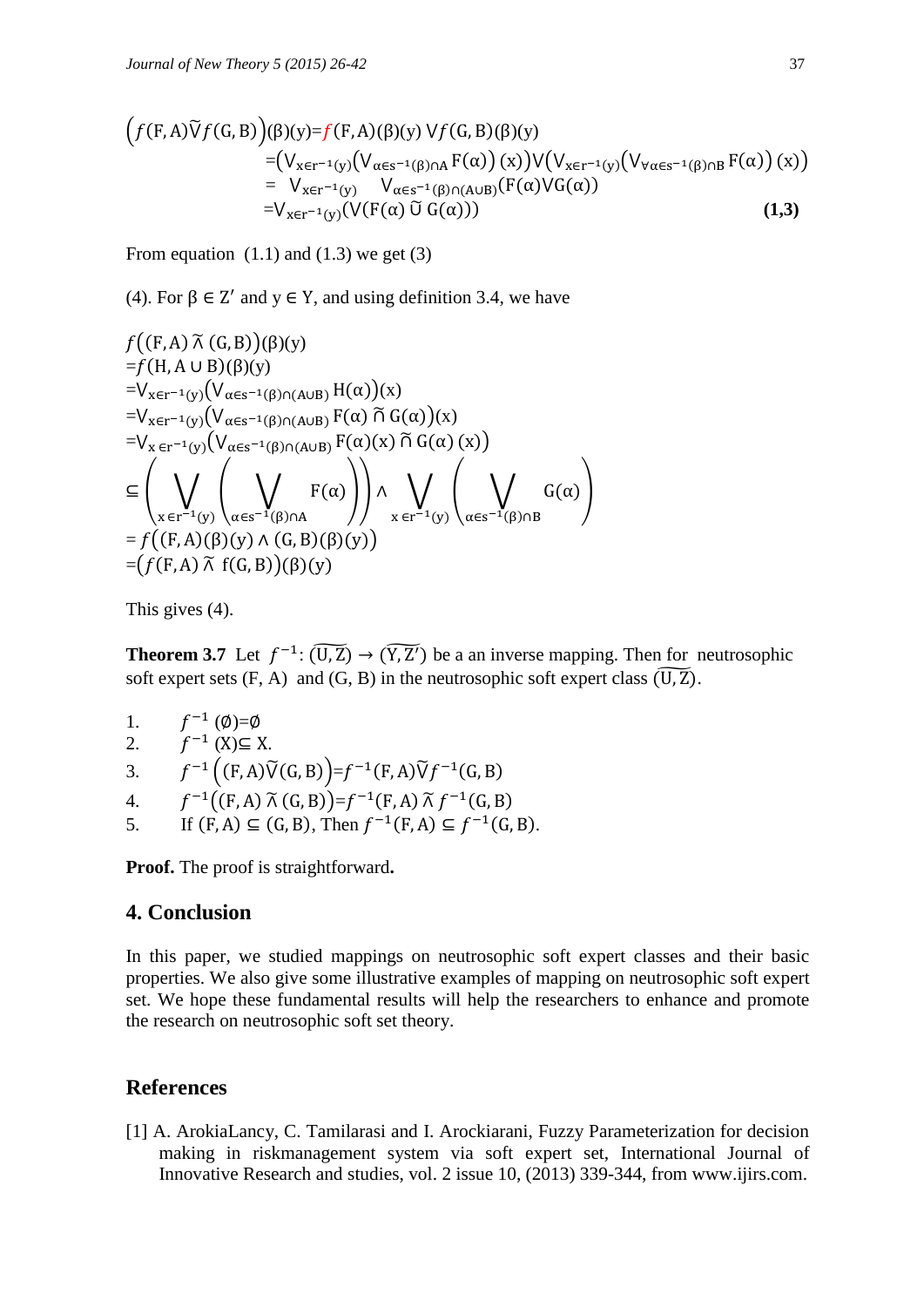- [2] A. ArokiaLancy, I. Arockiarani,A Fusion of soft expert set and matrix models,International Journal of Rsearch in Engineering and technology,Vol. 02, issue 12,(2013) 531-535, from http://www.ijret.org
- [3] A. Kharal, A Neutrosophic Multicriteria Decision Making Method, New Mathematics and Natural Computation, Creighton University, USA, 2013.
- [4] A. Kharal and B. Ahmad, Mappings on soft classes, New Mathematics and Natural Computation, 07 (3) (2011), 471-481.
- [5] A. Kharal and B. Ahmad, Mappings on Fuzzy soft classes,Advances in Fuzzy Systems
- Volume 2009 (2009), Article ID 407890, 6 pages
- [6] A.Q. Ansaria, R. Biswas and S. Aggarwal, Neutrosophic classifier: An extension of fuzzy classifer, Applied Soft Computing 13 (2013) 563-573.
- [7] A. A. Salama and S. A. Alblowi, Neutrosophic Set and Neutrosophic Topological Spaces, ISOR J. Mathematics, Vol.(3), Issue(3), (2012) 31-35.
- [8] A. A. Salama, "Neutrosophic crisp point & neutrosophic crisp ideals", Neutrosophic Sets and Systems, Vol.1, No. 1, (2013) 50-54.
- [9] A. A. Salama and F. Smarandache, "Filters via neutrosophic crisp sets", Neutrosophic Sets and Systems, Vol.1, No. 1, (2013) 34-38.
- [10] A. Salama, S. Broumi and F. Smarandache, Neutrosophic crisp open set and neutrosophic crisp continuity via neutrosophic crisp ideals, IJ. Information Engineering and Electronic Business, Vol.6, No.3, (2014), 1-8 , DOI: 10.5815/ijieeb.2014.03.01
- [11] D. Rabounski, F. Smarandache and L. Borissova, Neutrosophic methods in general relativity, Hexis, (2005).
- [12] D. Molodtsov, Soft set theory-first result, Computers and Mathematics with Applications,37(1999) 19-31.
- [13] F. G. Lupiáñez, Onneutrosophic topology, Kybernetes, 37/6, (2008) 797-800.
- [14] F. Smarandache, A Unifying Field in Logics. Neutrosophy: Neutrosophic Probability, Set and Logic. Rehoboth: American Research Press, (1998).
- [15] F. Smarandache, Neutrosophic set, a generalization of the intuitionistics fuzzy sets, Inter. J. Pure Appl. Math., 24 (2005) 287 – 297.
- [16] F. Smarandache, Introduction to neutrosophic measure, neutrosophic measure neutrosophic integral, and neutrosophic probability (2013). <http://fs.gallup.unm.edu/eBooks-otherformats.htm>EAN: 9781599732534.
- [17] G. Selvachandran, Possibility Vague soft expert set theory.(2014) Submitted.
- [18] G. Selvachandran, Possibility intuitionistic fuzzy soft expert set theory and its application in decision making,Neural computing and Application. (2014) Submitted
- [19] H. Wang, F. Smarandache, Y. Zhang, and R. Sunderraman, Single valued Neutrosophic Sets, Multisspace and Multistructure 4 (2010) 410-413.
- [20] H. L. Yang, Notes On generalized fuzzy soft sets, Journal of Mathematical Research and Exposition, 31/ 3 (2011) 567-570.
- [21] I. Deli, S. Broumi, Neutrosophic soft sets and neutrosophic soft matrices based on decision making, http://arxiv:1404.0673.
- [22] I. Deli, Y. Toktas, S. Broumi, Neutrosophic parameterized soft relations and their application, Neutrosophic Sets and Systems, Vol. 4, (2014) 25-34.
- [23] I. Deli, S. Broumi, Neutrosophic soft relations and some properties, Annals of Fuzzy Mathematics and Informatic, Vol. 9, No.1 (2015) 169-182.
- [24] I. Arockiarani and A. A. ArokiaLancy, Multi criteria decision making problem with soft expert set. International journal of Computer Applications, Vol 78- No.15,(2013) 1-4 , from www.ijcaonline.org.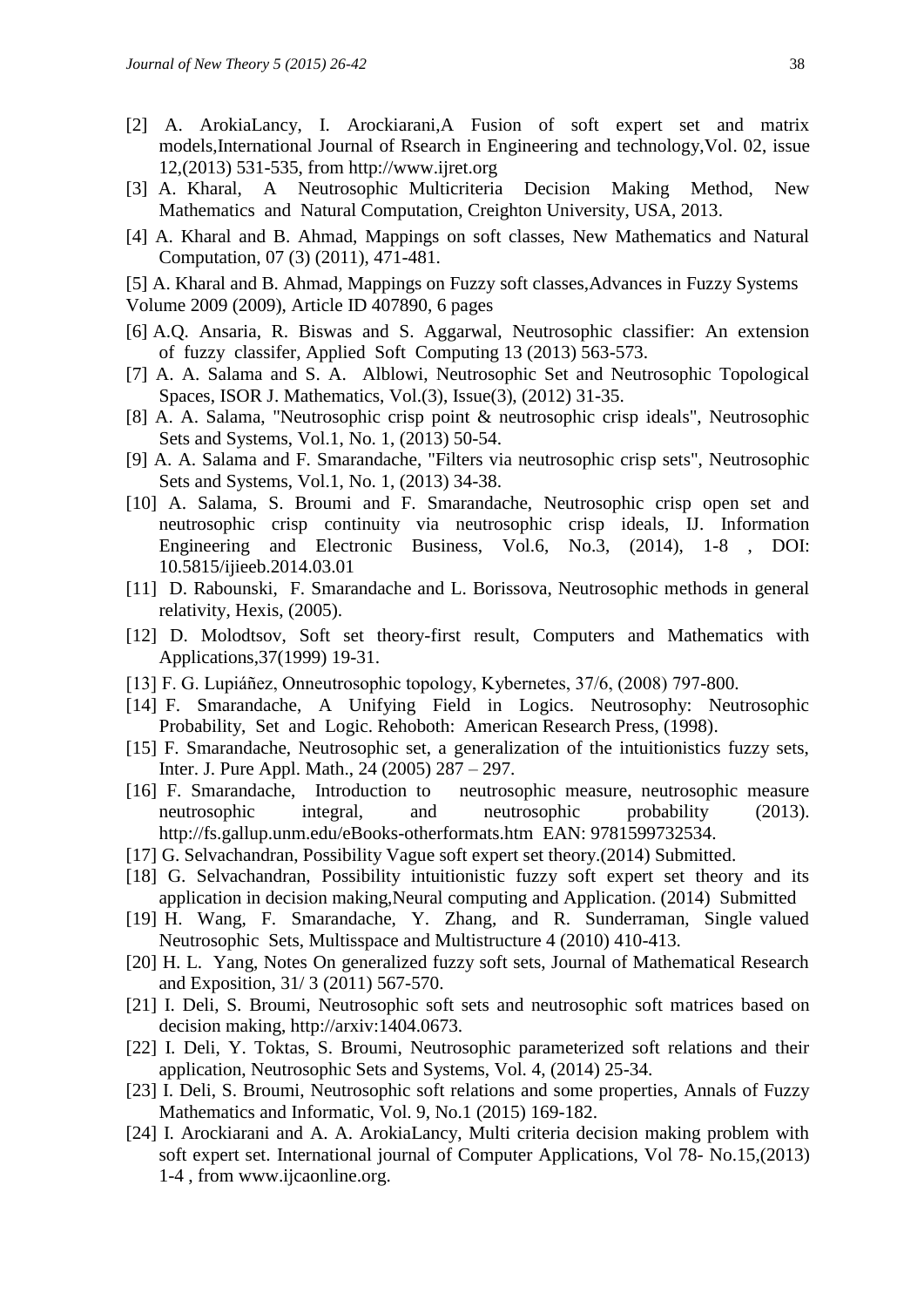- [25] I. Deli, Interval-valued neutrosophic soft sets and its decision making [http://arxiv.org/abs/1402.3130.](http://arxiv.org/abs/1402.3130)
- [26] I. Deli, S. Broumi and A. Mumtaz, Neutrosophic soft multi-set theory and its decision making,Neutrosophic Sets and Systems, Vol. 5, (2014) 65-76.
- [27] I. Hanafy, A.A. Salama and K. Mahfouz, Correlation of neutrosophic data, International Refereed Journal of Engineering and Science (IRJES), Vol.(1), Issue 2 .(2012)
- [28] J. Ye, Similarity measure between interval neutrosophic sets and their applications in multiciteria decision making ,journal of intelligent and fuzzy systems 26,(2014) 165- 172.
- [29] J. Ye, Multiple attribute group decision –making method with completely unknown weights based on similarity measures under single valued neutrosophic environment, Journal of intelligent and Fuzzy systems,2014,DOI:10.3233/IFS-141252.
- [30] J. Ye, Single valued neutrosophic cross-entropy for multicriteria decision making problems, Applied Mathematical Modelling,38, (2014) 1170-1175.
- [31] J. Ye, Single valued neutrosophic minimum spanning tree and it clustering method, Journal of intelligent Systems 23(3), (2014)311-324.
- [32] J.Ye, Multicriteria decision-making method using the correlation coefficient under single-valued neutrosophic environment. International Journal of General Systems, Vol. 42, No. 4,(2013) 386–394, [http://dx.doi.org/10.1080/03081079.2012.761609.](http://dx.doi.org/10.1080/03081079.2012.761609)
- [33] J. Ye, Some aggregation operators of interval neutrosophic linguistic numbers for multiple attribute decision making, Journal of Intelligent and Fuzzy System (2014), DOI:10.3233/IFS-141187
- [34] J. Ye, Single valued netrosophic minimum spanning tree and its clustering method, De Gruyter journal of intelligent system, (2013) 1-24.
- [35] J. Ye, A Multicriteria decision-making method using aggregation operators for simplified neutrosophic sets, Journal of Intelligent and Fuzzy System, (2013), DOI:10.3233/IFS-130916.
- [36] K.T. Atanassov, Intuitionistic Fuzzy Sets. Fuzzy sets and systems  $20(1)$ , (1986) 87-96.
- [37] K. Alhazaymeh& N. Hassan, Possibility Vague Soft Set and its Application in Decision Making. International Journal of Pure and Applied Mathematics 77 (4), (2012) 549-563.
- [38] K. Alhazaymeh& N. Hassan, Application of generalized vague soft expert set in decision making, International Journal of Pure and Applied Mathematics 93(3), (2014) 361-367.
- [39] K. Alhazaymeh& N. Hassan, Generalized vague soft expert set, International Journal of Pure and Applied Mathematics, ( in press).
- [40] K. Alhazaymeh& N. Hassan, Mapping on generalized vague soft expert set, International Journal of Pure and Applied Mathematics,Vol 93, No. 3 (2014) 369-376.
- [41] K.V. Babitha and J. J. Sunil, Generalized Intuitionistic Fuzzy Soft Sets and Its Applications ", Gen. Math. Notes, 7/ 2 (2011) 1-14.
- [42] L.A. Zadeh, Fuzzy sets, Information and control, Vol8 (1965) 338-356.
- [43] L. Peide, Y. Li, Y. Chen, Some generalized neutrosophic number hamacher Aggregation operators and their application to group decision making, International Journal of Fuzzy Systems,Vol,16,No.2,(2014) 212-255.
- [44] M. Bashir & A.R. Salleh& S. Alkhazaleh.Possibility intuitionistic fuzzy soft sets.Advances in Decision Sciences, 2012, Article ID 404325, 24 pages.
- [45] M. Bashir & A.R. Salleh. Fuzzy parameterized soft expert set. Abstract and Applied Analysis, , 2012, Article ID 258361, 12pages.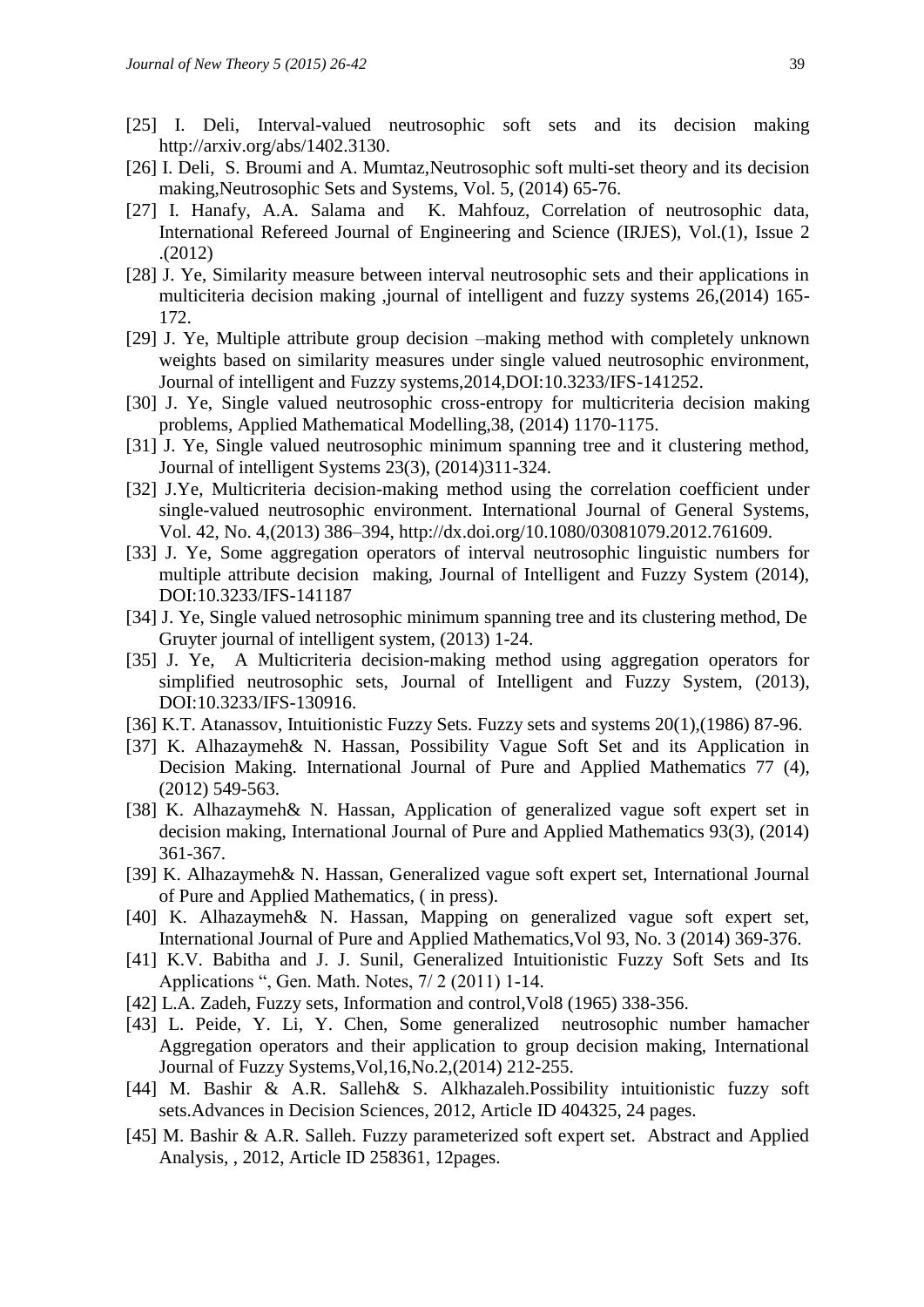- [46] M. Bashir & A.R. Salleh, Possibility Fuzzy Soft Expert Set. Open Journal of Applied Sciences 12,(2012) 208-211.
- [47] M. Borah, T. J. Neog and D. K. Sut, A study on some operations of fuzzy soft sets, International Journal of Modern Engineering Research, 2/ 2 (2012) 157-168.
- [48] N. Hassan & K. Alhazaymeh, Vague soft expert set Theory. AIP Conference Proceedings 1522, 953 (2013) 953-958.
- [49] N. Çağman, S. Enginoğlu, F. Çıtak, Fuzzy Soft Set Theory and Its Applications. Iranian Journal of Fuzzy System 8(3) (2011) 137-147.
- [50] N. Çağman, Contributions to the theory of soft sets, Journal of New Results in Science, Vol 4, (2014) 33-41 from http://jnrs.gop.edu.tr
- [51] N. Çağman, S. Karataş, Intuitionistic fuzzy soft set theory and its decision making, Journal of Intelligent and Fuzzy Systems DOI:10.3233/IFS-2012-0601.
- [52] N. Çağman, I. Deli, Intuitionistic fuzzy parametrized soft set theory and its decision making, Applied Soft Computing 28 (2015) 109–113.
- [53] N. Çağman, F. Karaaslan, IFP −fuzzy soft set theory and its applications, Submitted.
- [54] N. Çağman, I. Deli, Product of FP-Soft Sets and its Applications, Hacettepe Journal of Mathematics and Statistics, 41/3 (2012) 365 - 374.
- [55] N. Çağman, I. Deli, Means of FP-soft sets and its applications, Hacettepe Journal of Mathematics and Statistics, 41/5 ( 2012) 615–625.
- [56] P. K. Maji, A. R. Roy and R. Biswas, Fuzzy soft sets, Journal of Fuzzy Mathematics, 9/3 (2001) 589-602.
- [57] P. K. Maji, R. Biswas and A. R. Roy, Intuitionistic fuzzy soft sets, The Journal of Fuzzy Mathematics, 9/3 (2001) 677-692.
- [58] P. K. Maji, R. Biswas and A. R. Roy, Soft set theory,Comput.Math.Appl.,45,(2003) 555-562.
- [59] P. K. Maji, Neutrosophic soft sets, Annals of Fuzzy Mathematics, Vol. 5,No 1,(2013) 157-168.
- [60] P. Majumdar, S. K. Samanta, Generalized Fuzzy Soft Sets, Computers and Mathematics with Applications, 59 (2010) 1425-1432
- [61] R. Sahin and A. Kucuk, Generalized Neutrosophic soft set and its integration to decision making problem, Appl. Math. Inf. Sci. 8(6) (2014) 2751-2759.
- [62] R. Şahin and A. Küçük, On Similarity and entropy of neutrosophic soft sets, Journal of Intelligent and Fuzzy 17 Systems, DOI: 10.3233/IFS-141211.
- [63] R.Nagarajan, Subramanian, Cyclic fuzzy neutrosophic soft group, International Journal of Scientific Research, vol 3,issue 8,(2014) 234-244.
- [64] S. Alkhazaleh& A.R. Salleh, Fuzzy soft expert set and its application. Applied Mathematics 5(2014) 1349-1368.
- [65] S. Alkhazaleh& A.R. Salleh, Soft expert Sets. Advances in Decision Sciences 2011, Article ID 757868, 12 pages.
- [66] S. Alkhazaleh, A.R. Salleh& N. Hassan, Possibility Fuzzy Soft Sets. Advances in Decision Sciences (2011) Article ID 479756, 18 pages.
- [67] S. Alkhazaleh, E. Marei, Mappings on neutrosophic soft classes, Neutrosophic Sets & Systems, Issue 2, (2014) p3.
- [68] S. Broumi and F. Smarandache, Intuitionistic neutrosophic soft set, Journal of Information and Computing Science, 8/ 2 (2013) 130-140.
- [69] S. Broumi, Generalized neutrosophic soft set, International Journal of Computer Science, Engineering and Information Technology, 3/2 (2013) 17-30.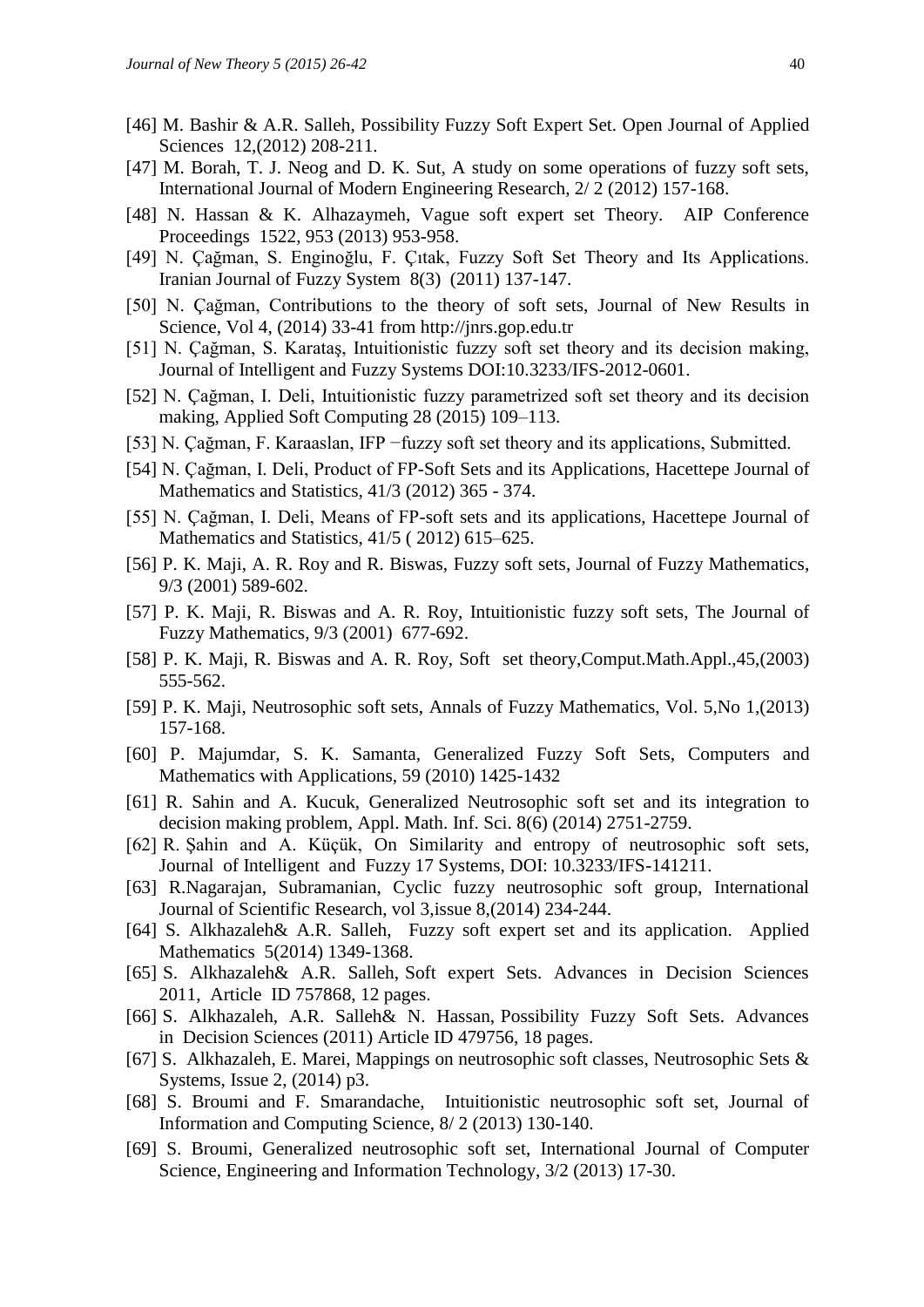- [70] S. Broumi and F. Smarandache, More on intuitionistic neutrosophic soft sets, Computer Science and Information Technology, 1/4 (2013) 257-268.
- [71] S. Broumi, Generalized neutrosophic soft set, International Journal of Computer Science, Engineering and Information Technology, 3(2) (2013) 17-30.
- [72] S. Broumi, F. Smarandache, Correlation Coefficient of Interval Neutrosophic set, Periodical of Applied Mechanics and Materials, Vol. 436, 2013, with the title Engineering Decisions and Scientific Research Aerospace, Robotics, Biomechanics, Mechanical Engineering and Manufacturing; Proceedings of the International Conference ICMERA, Bucharest, October 2013.
- [73] S. Broumi, F. Smarandache, Several Similarity Measures of NeutrosophicSets,Neutrosophic Sets and Systems, 1, (2013) 54-62.
- [74] S. Broumi, I. Deli, and F. Smarandache, Relations on interval valued neutrosophic soft sets, Journal of New Results in Science, 5 (2014) 1-20.
- [75] S. Broumi, I. Deli, F. Smarandache, Neutrosophic parameterized soft set theory and its decision making problem, Italian Journal of Pure and Applied Mathematics N. 32, (2014) 1 -12.
- [76] S. Broumi, F Smarandache, On Neutrosophic implications, Neutrosophic Sets and Systems, Vol. 2, (2014) 9-17.
- [77] S. Broumi, F. Smarandache, Rough neutrosophic sets. Italian Journal of Pure and Applied Mathematics, N.32, (2014) 493-502.
- [78] S. Broumi, R. Sahin and F. Smarandache, Generalized interval neutrosophic soft set and its decision making problem, Journal of New Results in Science No 7, (2014) 29- 47.
- [79] S. Broumi, F. Smarandache and P. K. Maji, Intuitionistic neutrosophic soft set over rings, Mathematics and Statistics 2(3): (2014) 120-126, DOI: 10.13189/ms.2014.020303.
- [80] S. Broumi, F. Smarandache, Single valued neutrosophic trapezoid linguistic aggregation operators based multi-attribute decision making, Bulletin of Pure & Applied Sciences- Mathematics and Statistics, Volume : 33e, Issue : 2, (2014) 135- 155.
- [81] S. Broumi, F. Smarandache, Interval–Valued Neutrosophic Soft Rough Set, International Journal of Computational Mathematics. Volume 2015 (2015), Article ID 232919, 13 pages [http://dx.doi.org/10.1155/2015/232919.](http://dx.doi.org/10.1155/2015/232919)
- [82] S. Broumi, F. Smarandache, Lower and upper soft interval valued neutrosophic rough approximations of an IVNSS-relation, Sisom& Acoustics, (2014) 8 pages.
- [83] S. Broumi, J. Ye and F. Smarandache, An Extended TOPSIS method for multiple attribute decision making based on interval neutrosophic uncertain linguistic variables, Neutrosophic Sets and Systems,Vol 8, (2015) 23-32.
- [84] S. Broumi, F. Smarandache, New operations on interval neutrosophic sets, Journal of new theory, N 1, (2015) 24-37, fro[mhttp://www.newtheory.org.](http://www.newtheory.org/)
- [85] S. Broumi, F. Smarandache, Neutrosophic refined similarity measure based on cosine function, Neutrosophic Sets and Systems, 6, (2014) 41-47.
- [86] S. Broumi and F. Smarandache, Cosine similarity measure of interval valued neutrosophic sets, Neutrosophic Sets and Systems, Vol. 5, (2014) 15-20.
- [87] S. Broumi, Single valued neutrosophic soft expert soft set and its application Journal of New Theory 3, (2015) 67-88., From [http://www.newtheory.org.](http://www.newtheory.org/)
- [88] S. Broumi, F. Smarandache, Intuitionistic Fuzzy Soft Expert Sets and its Application in Decision Making, Journal of New Theory, Number: 1, (2015) 89-105, From [http://www.newtheory.org.](http://www.newtheory.org/)